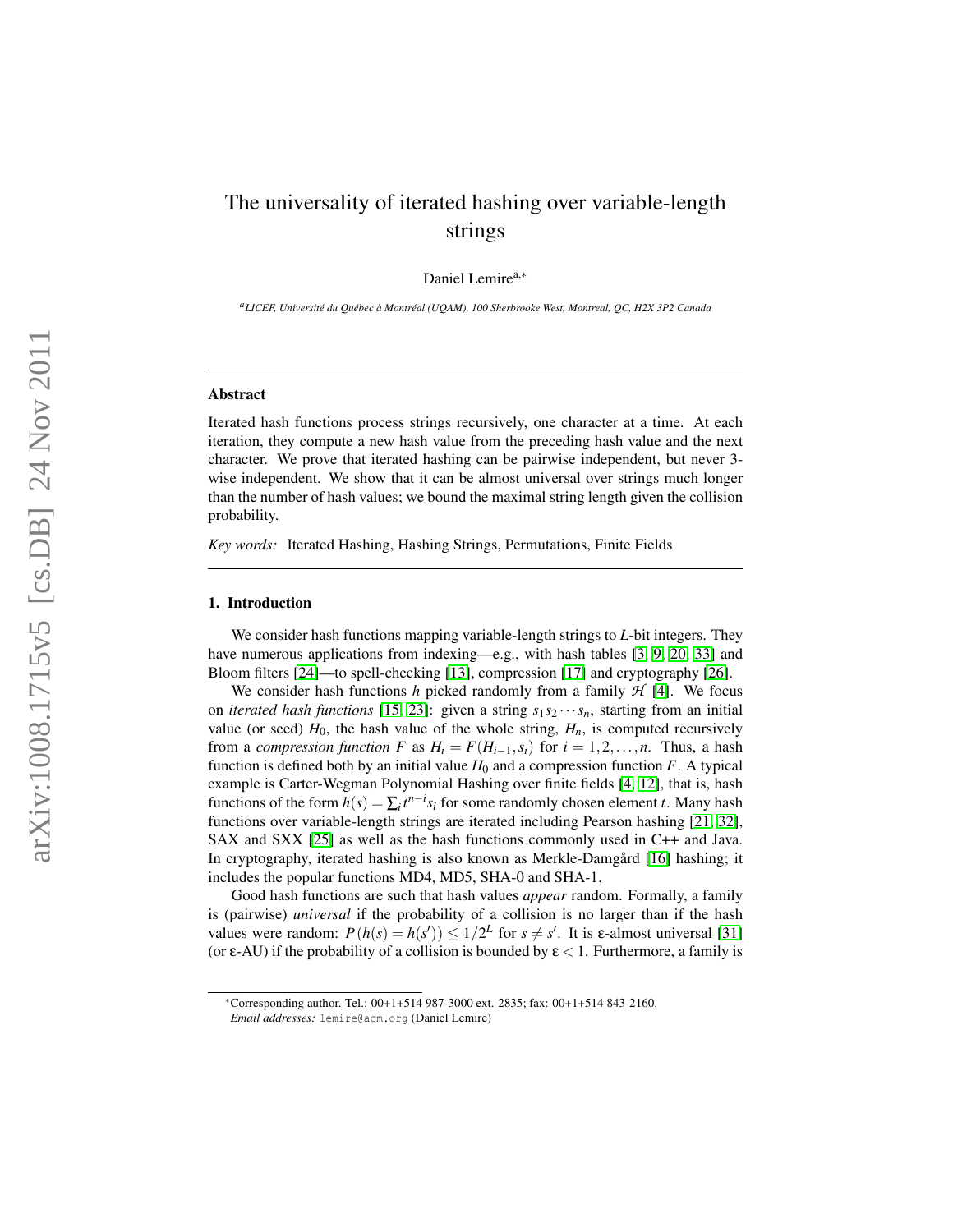<span id="page-1-0"></span>Table 1: Upper bounds on the string length for arbitrarily large iterated hash families. We write  $LCM_{2^L}$  for the least common multiple of the integers from 1 to  $2^L$ .

|                                       | Cardinality-based bounds $(\S 6)$ | New bounds $(\S 7)$  |
|---------------------------------------|-----------------------------------|----------------------|
| strongly universal                    | $L+2\log 2^{L}!-\log(2^{L}-1)-1$  | $2^L+1$              |
| universal                             | $2L + L2^{L+1}$                   | $2^L+1$              |
| almost universal (any $\epsilon$ < 1) | $L(2^{L(2^{L+1}+1)}+1)$           | $2^L + LCM_{2L} - 1$ |

*k*-wise independent if given *k* distinct elements  $s^{(1)}, s^{(2)}, \ldots, s^{(k)}$ , their hash values are independent:

$$
P\left(h(s^{(1)}) = y^{(1)} \wedge h(s^{(2)}) = y^{(2)} \wedge \cdots \wedge h(s^{(k)}) = y^{(k)}\right) = \frac{1}{2^{kL}}
$$

for any hash values  $y^{(1)}, y^{(2)}, \ldots, y^{(k)}$ . Pairwise (or 2-wise) independence implies pairwise universality and thus, it is also called strong universality.

The main contributions are as follows.

- We show that iterated hashing cannot be 3-wise independent  $(\S 3)$  $(\S 3)$ . Thus, we have to be satisfied with pairwise independence. We can get 3-wise independence if we consider a generalization of iterated hashing where there is a new compression function with each iteration in the computation. However, 4-wise independence remains impossible.
- We show that pairwise independence is possible for iterated hashing by presenting the TABULATED family (§ [5.2\)](#page-9-0).
- We show that almost universality is possible for strings longer than  $2^L$  characters, e.g., with the Pearson family (§ [5.4\)](#page-11-0).
- Iterated hashing families have limited cardinality: there are only so many possible compression functions. This limits their universality. We apply results from Nguyen and Roscoe [\[18\]](#page-19-8) and Stinson [\[31\]](#page-20-8) to derive new bounds (§ [6\)](#page-13-0). To make one such bound tighter, we use the fact that pairwise independent families must have permuting compression functions, a concept we introduce in § [4.](#page-6-0)
- We can derive tighter bounds using the innate limitations of iterated hashing (§ [7\)](#page-16-0). Table [1](#page-1-0) summarizes some of our results.

# 2. Preliminaries

We want *L*-bit integer hash values: hash functions map elements to integers in  $\{0, 1, \ldots, 2^L - 1\}$ . The weakest property we require from a family is uniformity: all hash values are equiprobable. That is a family is uniform if  $P(h(s) = y) = \frac{1}{2^L}$  for any *s* and *y*. (We pick *h* uniformly at random from the family  $H$ .) It is not difficult to construct such a family. For example, let  $H$  be the set of all  $2^L$  distinct constant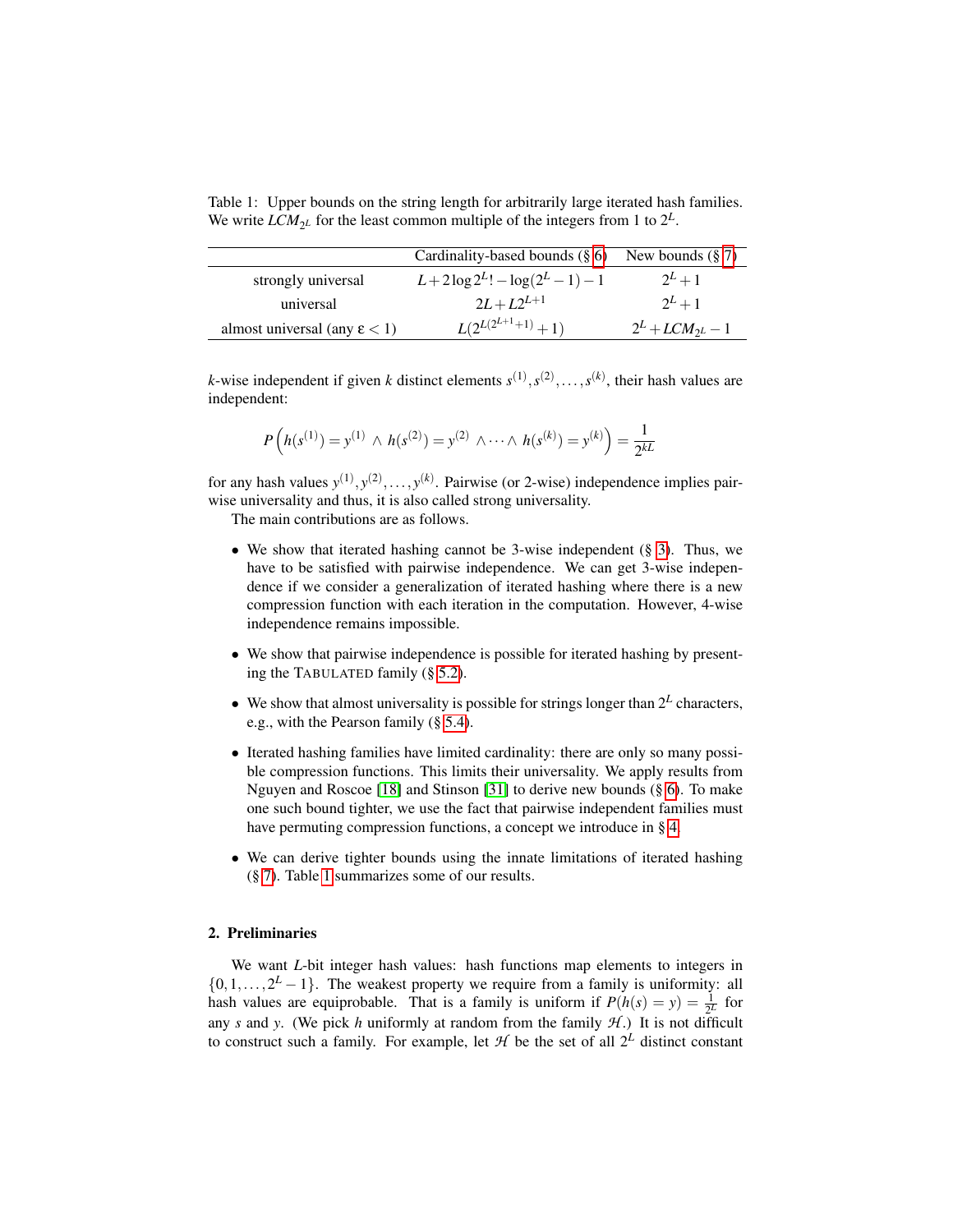functions  $(h(s) = c$  for all *s*). This family is uniform but a poor choice in practice because any two elements *s* and *s'* are sure to collide:  $P(h(s) = h(s')) = 1$ .

Thus, we commonly seek families satisfying stronger conditions. A family is εalmost universal if the probability of a collision is bounded by  $\varepsilon < 1$ :  $P(h(s) = h(s')) \le$  $\varepsilon$  for any *s* and *s'*. We say that the family is universal when it is  $1/2^L$ -almost universal.

While bounding the probability of a collision is sufficient for some applications like conventional hash tables, other results require stronger properties. A family is pairwise independent (or strongly universal) if the hash values of any two elements are independent:

$$
P(h(s) = y \land h(s') = y') = \frac{1}{2^{2L}}
$$

for any two distinct elements  $s, s'$  and any two hash values  $y, y'$ . It is 3-wise independent if the hash values of any three elements are independent:

$$
P(h(s) = y \land h(s') = y' \land h(s'') = y'') = \frac{1}{2^{3L}}
$$

for any three distinct elements  $s, s', s''$  and any three hash values  $y, y', y''$ . We can generalize this definition to *k*-wise independence. A family which is *k*-wise independent for any *k* is fully independent. (A family is trivially *k*-wise independent over a set containing less than *k* distinct elements. In our work, we implicitly assume that there are at least *k* distinct elements whenever we consider *k*-wise independence.)

We have that *k*-wise independence implies *k* −1-wise independence for *k* ≥ 2. For example, suppose we have 3-wise independence. Then we have that

$$
P(h(s) = y \land h(s') = y') = \sum_{y''=0}^{2^L-1} P(h(s) = y \land h(s') = y' \land h(s'') = y'')
$$
  
=  $2^L \times \frac{1}{2^{3L}} = \frac{1}{2^{2L}}.$ 

Similarly, *k*-wise independence for any  $k > 1$  implies uniformity.

A family that is universal, but not strongly universal might be *XOR universal* if the bitwise exclusive OR of hash values appears random, that is  $P(h(s) \oplus h(s') = y) = 1/2^L$ for all distinct elements  $s, s'$  and hash values *y* [\[11,](#page-19-9) [18\]](#page-19-8). (The symbol  $\oplus$  is the bitwise exclusive OR.)

We can weaken both strong universality and XOR universality:

- Given  $\epsilon$  < 1, a family is  $\epsilon$ -almost strongly universal if it is uniform and if  $P(h(s) = y \land h(s') = y') \le \varepsilon/2^L$  for any two distinct elements *s*,*s'* and any two hash values  $y, y'$ . A  $1/2^L$ -almost strongly universal family is strongly universal.
- Similarly, it is  $\varepsilon$ -almost XOR universal (or  $\varepsilon$ -AXU) if the probability  $P(h(s) \oplus$  $h(s') = y$  is bounded by  $\varepsilon$ .

We have that  $\varepsilon$ -almost strong universality implies  $\varepsilon$ -almost XOR universality which itself implies  $\varepsilon$ -almost universality. (See Fig[.1.](#page-3-1))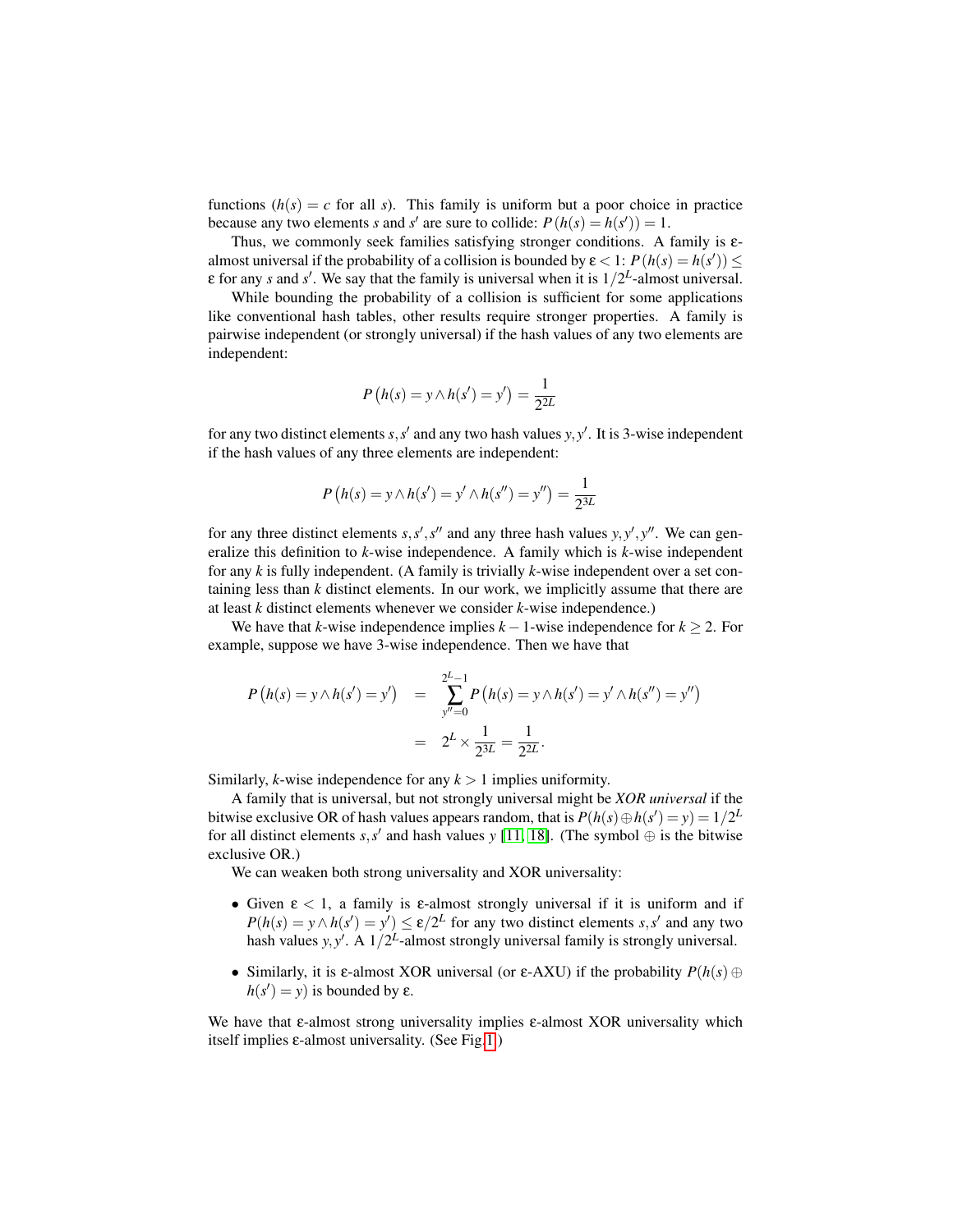<span id="page-3-1"></span>

Figure 1: Visual summary of the main properties related to universality. Strong universality is synonymous with pairwise independence.

We can also generalize almost universality to *k*-wise almost universality: a family is *k*-wise ε-almost universal [\[18\]](#page-19-8) if the probability of a *k*-way collision is bounded by  $\varepsilon$  for some  $\varepsilon < 1$ . That is, if we have  $P(h(s^{(1)}) = h(s^{(2)}) = \ldots = h(s^{(k)})) \le \varepsilon$  as long as the *k* elements  $s^{(1)}, s^{(2)}, \ldots, s^{(k)}$  are distinct. We have that *k*-wise  $\varepsilon$ -almost universality implies  $k+1$ -wise  $\varepsilon$ -almost universality. E.g., almost universality implies 3-wise almost universality.

#### <span id="page-3-0"></span>3. Iterated hashing is pairwise independent at best

We write the concatenation ab of two strings a and b as a  $\parallel$  b = ab. If 0 is the empty string, then  $\emptyset$  || a = a. We begin by characterizing iterated functions.

<span id="page-3-2"></span>Proposition 1 *Consider hash functions over all strings, including the empty string. The following statements are equivalent:*

- *H is a family of iterated hash functions;*
- *For any*  $h \in \mathcal{H}$ , whenever  $h(s) = h(s')$  for a pair of strings s, s', then  $h(s \mid s'') =$  $h(s' \parallel s'')$  *for any string s''.*

PROOF. By induction, iterated hash functions satisfy the second point. Indeed, suppose that  $h \in \mathcal{H}$  is an iterated function with a corresponding compression function *F*. Let  $s_i''$  be the *i*<sup>th</sup> character of the string  $s_i''$ . By appending the first character of  $s''$  to both strings (s and s') we get a collision:  $h(s || s''_1) = F(h(s), s''_1) = F(h(s'), s''_1) = h(s' || s''_1)$ . We can then append the remaining characters of  $s''$  one by one starting with  $s''_2$  and finally prove that  $h(s \parallel s'') = h(s' \parallel s'')$ .

Conversely, suppose the second point is true. Pick  $h \in \mathcal{H}$ . We want to construct a corresponding compression function *F*. For any hash value *y* in the domain of *h*, there is at least one string  $\rho_v$  such that  $h(\rho_v) = y$ . Let  $F(y, a) = h(\rho_v || a)$  for all characters a. By the second point,  $F$  is well defined: its definition is independent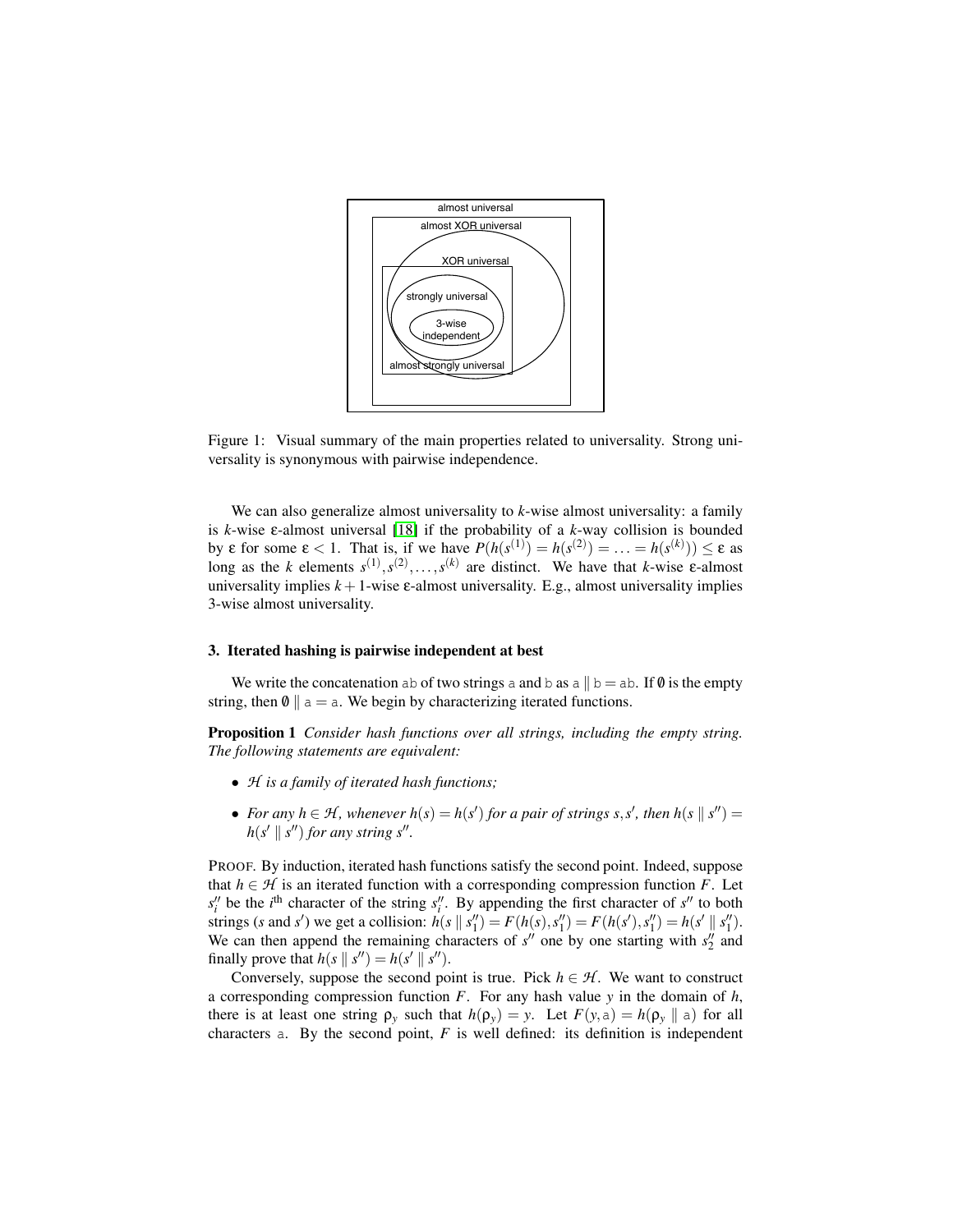of the choice of  $\rho_y$ . We can verify that the iterated hash function with compression *F* and initial value  $H_0 = h(0)$  agrees with *h* on all strings which concludes the proof.  $\Box$ 

Families of iterated hash functions have limited independence. The next lemma shows that they are pairwise independent at best. Moreover, almost strong universality (and thus strong universality) requires a non-fixed initial value.

Lemma 1 *Iterated hashing cannot be 3-wise independent, unless we bound the string length to two characters. Moreover, almost strong universality is impossible with a fixed initial value unless we bound the string length to one character.*

PROOF. We prove the first statement by contradiction. Suppose that an iterated family *H* is 3-wise independent. By definition, we must have

$$
P(h(a) = y \land h(ab) = y \land h(abb) = y) = \frac{1}{2^{3L}}
$$

for any hash values *y*, and any characters a and b. (We allow  $a = b$ .) However, the family is also pairwise independent so that  $P(h(a) = y \wedge h(ab) = y) = \frac{1}{2^{2L}}$ . However, if  $h(a) = y$  and  $h(ab) = y$  then the compression function satisfies  $F(y, b) = y$  and therefore  $h$ (abb) = *y*. Hence we conclude that

$$
\frac{1}{2^{2L}} = P(h(a) = y \land h(ab) = y)
$$
  
=  $P(h(a) = y \land h(ab) = y \land h(abb) = y)$   
=  $\frac{1}{2^{3L}}$ ,

a contradiction when  $L \geq 1$ .

For the second statement, suppose that the family is  $\varepsilon$ -almost universal for  $\epsilon$  < 1. Let the fixed initial value be  $H_0$ . If the family is pairwise independent then  $P(h(a) = H_0 \wedge h(aa) = H_0) \le \varepsilon/2^L$ . Moreover, because almost strong universality implies uniformity, we have that  $P(h(a) = H_0) = 1/2^L$ . Because *h* is iterated, we have that  $h(a) = H_0$  implies that the compression function satisfies  $F(H_0, a) = H_0$ . Hence we have that  $h(a) = H_0$  implies  $h(aa) = H_0$ . It follows that  $P(h(a) = H_0 \wedge h(aa) = H_0) = P(h(a) = H_0) = 1/2^L$  and therefore the family cannot be pairwise independent because  $1/2^{\frac{L}{2}} > \varepsilon/2^L$ .

To allow better independence, we consider *generalized iterated hash functions* where a new compression function is used for each new character:  $H_i = F_i(H_{i-1}, s_i)$ for  $i = 1, 2, \ldots, n$ . A family of generalized hash functions is such that whenever  $h(s) = h(s')$  for a pair of strings *s*,*s*' having the same length, then  $h(s \mid s'') = h(s' \mid s'')$ for any string  $s''$ .

It includes hashing by multilinear functions over finite fields [\[4,](#page-19-4) [28\]](#page-20-9), e.g., hash functions of the form  $h(s) = m_1 + \sum_i m_{i+1} s_i$  with randomly generated values  $m_1, m_2, \ldots$ (henceforth MULTILINEAR). The compression functions are  $F_i(y, c) = y + m_{i+1}c$  with an initial value of  $m_1$ . The computation is in the finite field  $\mathbb{F}_p$ : characters are mapped to elements of  $\mathbb{F}_p$ . For example, we can choose the field of cardinality  $p = 2^L$ : the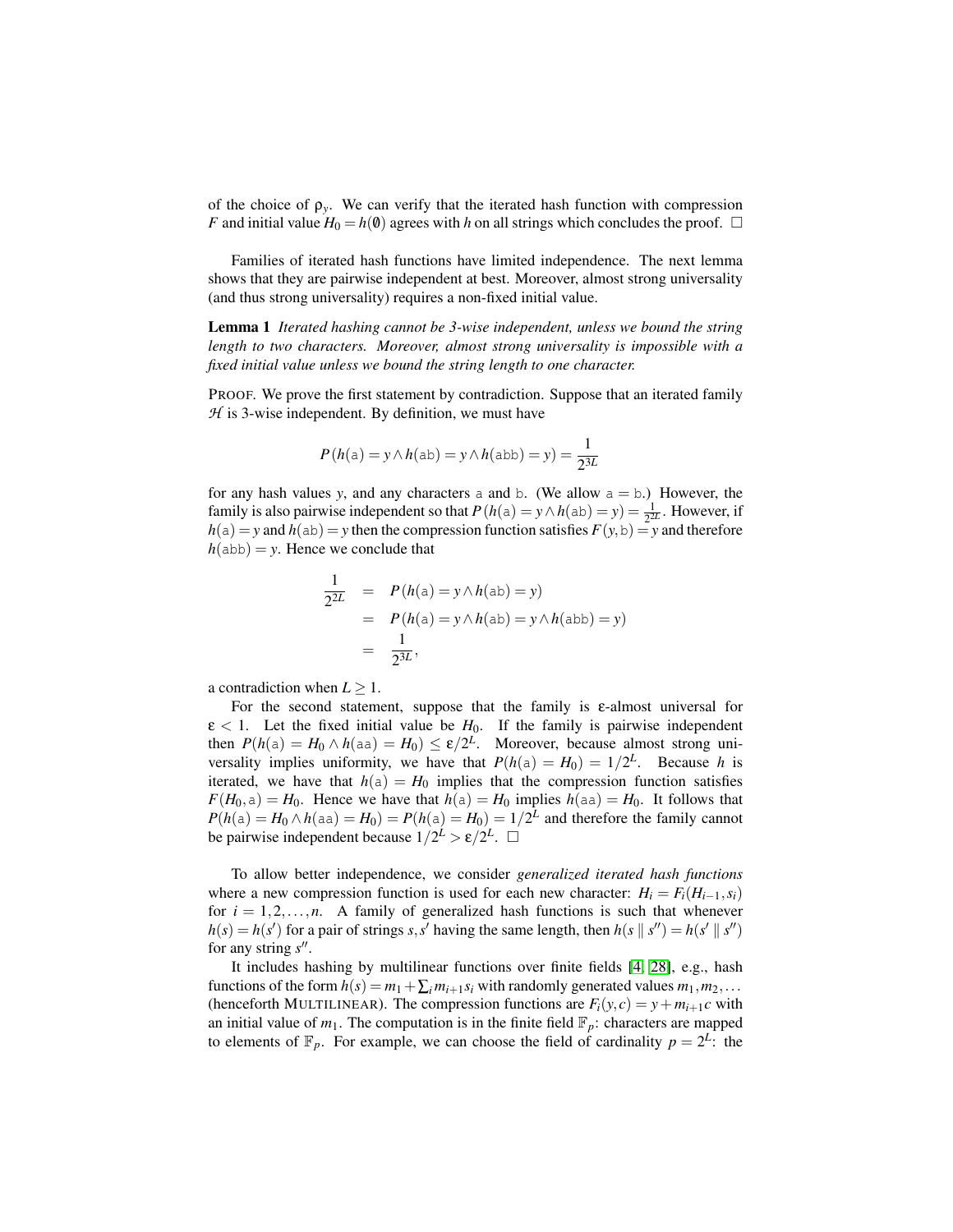polynomials with binary coefficients modulo  $p(x)$ —where  $p(x)$  is an irreducible polynomial of degree *L*. We write  $\mathbb{F}_{2^L} = \frac{GF(2)[x]}{p(x)}$ . That is, integers in  $[0, 2^L)$  are represented as polynomials of degree *L* − 1 having binary coefficients. Addition or subtraction is the bitwise (or term-wise) exclusive OR. Multiplication by  $x$  is just the left shift, unless the left-most bit is 1, in which case the left shift must be followed by the addition with  $p(x)$ . Exhaustive lists of irreducible polynomials are available online  $[27]$ . Otherwise, when  $p$  is a prime number, we merely have to compute  $F_i(y, c) = m_{i+1}y + c$  mod *p* using the usual integer algebra. We might prefer finite fields that have prime cardinality close to  $2^L$ . For example, we can set p to some Mersenne prime such as  $2^{17} - 1$ ,  $2^{31} - 1$  or  $2^{61} - 1$ , or other convenient prime such as  $2^{32} - 5$  or 2 <sup>64</sup>−59 [\[12\]](#page-19-6).

# Lemma 2 MULTILINEAR *is pairwise independent if we forbid strings ending with the value zero.*

PROOF. We have that  $h(a0) = h(a)$  so universality is impossible if we allow strings to end with the value zero. So let *s*,  $s'$  be two distinct strings of lengths  $|s|$  and  $|s'|$ ending with non-zero values. Assume without loss of generality that  $|s| \ge |s'|$ . Given  $h(s') = y'$ , we can solve for  $m_1$  as a function of  $y'$ ,  $s'$  and the values  $m_2, m_3, \ldots, m_{|s'|}$ .

If *s* is longer than *s'* (that is  $|s| > |s'|$ ), then we can solve for  $m_{|s|}$  in  $h(s) = y$  as a function of *y*, *s* and  $m_1, m_3, \ldots, m_{|s|-1}$ . In turn, if we substitute our solution for  $m_1$ , we have  $m_{|s|}$  as a function of *y*, *y*<sup>'</sup>, *s*, *s*<sup>'</sup>, and all  $m_i$  for  $i \neq 1, |s|$ .

If  $s = s'$ , then there must be some *j* such that  $s_j \neq s'_j$ . Hence, we can solve for  $m_j$  in *h*(*s*) − *h*(*s*<sup> $\prime$ </sup>) = *y* − *y*<sup> $\prime$ </sup> as a function of *y*, *y*<sup> $\prime$ </sup>, *s*, *s*<sup> $\prime$ </sup> and all *m*<sub>*i*</sub> for *i*  $\neq$  1, *j* after substituting the solution for  $m_1$  from  $h(s') = y'$ .

Thus, in either case, among all possibles values of  $m_1, m_2, \ldots, m_{|s|}$ , two values are fixed by  $h(s) = y \land h(s') = y'$ . Hence, we have that  $P(h(s) = y \land h(s') = y') = p^{|s|-2}/p^{|s|} = 1/p^2$  where *p* is the cardinality of the field. This proves pairwise independence.  $\Box$ 

If we choose zero as an initial value  $m_1 = 0$ , then MULTILINEAR is still XOR universal when  $p = 2^L$ . However, it fails to be pairwise independent. Indeed, given a, b two distinct elements of  $\mathbb{F}_p$ , we cannot satisfy both  $h(a) = m_1 + m_2 a = a$  and  $h(b) = m_1 + m_2b = a$  unless  $m_1 \neq 0$ .

MULTILINEAR has a nearly optimal memory-universality trade-off. Indeed, Stinson [\[31\]](#page-20-8) showed that pairwise independent families must have cardinality at least  $1 + a(b - 1)$  where *a* is the number of strings and *b* is the number of hash values. There are  $p^n - 1$  strings of length at most *n* in  $\mathbb{F}_p$  ending with a non-zero value. Thus, any pairwise independent family from strings in  $\mathbb{F}_p$  of length bounded by *n* to elements in  $\mathbb{F}_p$  must have at least  $1 + (p^n - 1)(p - 1)$  hash functions. That is, its cardinality is in  $\Omega(p^{n+1})$ . Meanwhile, there are  $p^{n+1}$  different hash functions in MULTILINEAR when strings have length at most *n*.

We can have better universality than MULTILINEAR, at the cost of a higher memory usage. Consider sequences of 3-wise independent hash functions  $h_i$  from characters to *L*-bit integers. The Zobrist [\[36,](#page-21-0) [37\]](#page-21-1) family of string hash functions  $h(s)$  =  $h_1(s_1) \oplus h_2(s_2) \oplus \cdots \oplus h_n(s_n)$  is 3-wise independent [\[4,](#page-19-4) [14,](#page-19-10) [34\]](#page-20-11). It is also an example of generalized iterated hashing with the compression function  $F_i(y, c) = y \oplus h_i(c)$ .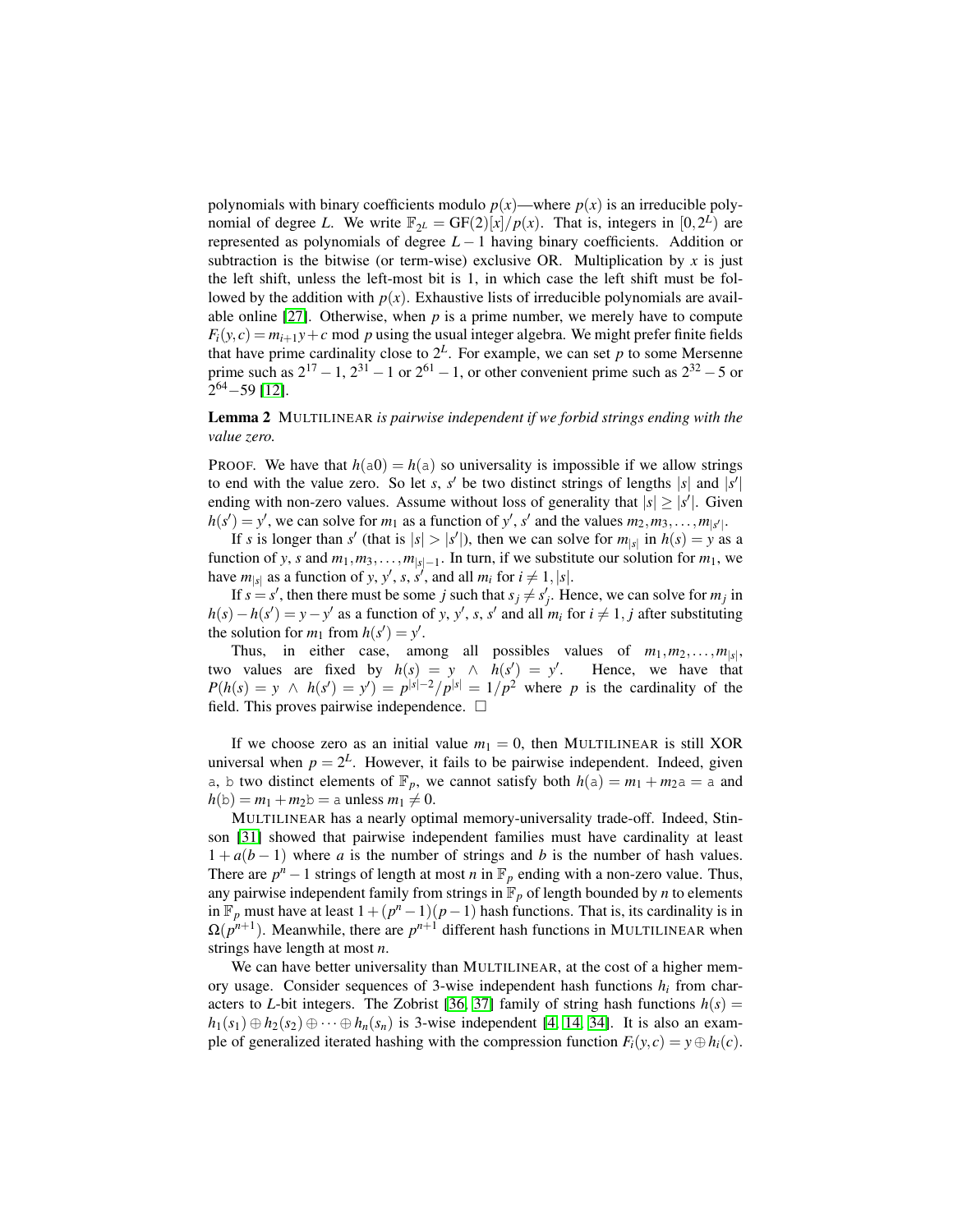Moreover, it has optimal independence since generalized iterated families are 3-wise independent at best according to the next lemma.

Lemma 3 *Generalized iterated hashing cannot be 4-wise independent unless we bound the string length to one character.*

PROOF. Consider any generalized iterated hash function *h*. If  $h(s) = h(s')$  for any two strings *s* and *s'* of the same length then  $h(s \parallel a) = h(s' \parallel a)$  for any character a. Hence, assuming that the family is 4-wise independent, we have that

$$
\frac{1}{2^{4L}} = P(h(s) = y \land h(s') = y \land h(s \parallel a) = z \land h(s' \parallel a) = z')
$$
  
= 0

whenever  $z \neq z'$ , a contradiction.  $\square$ 

In the following sections, we consider solely conventional iterated hashing.

### <span id="page-6-0"></span>4. Pairwise independence requires permuting compression functions

Permuting compression functions *F* are such that  $y \mapsto F(y, c)$  is a permutation of the hash values  $y \in [0, 2^L)$  for any character *c* and any compression function. Hence, if  $y \neq y'$  then  $F(y, c) \neq F(y', c)$  when *F* is permuting.

(It is not necessary for *F* to permute all integer values in  $[0, 2^L)$ . For example, the hash function mapping all strings to a constant  $(h(s) = z)$  has a corresponding compression function *F* which is defined only as  $F(z, c) = z$  for all characters *c*. It is trivially permuting over a single hash value *z*.)

We have that XOR universality or pairwise independence implies a fixed collision probability of  $1/2^L$  between distinct strings. This, in turn, implies permuting compression functions by the next Lemma.

<span id="page-6-1"></span>**Lemma 4** An iterated hash family with fixed collision probability  $(P(h(s) = h(s')) = \varepsilon$ for  $s \neq s'$ ) over strings of length two or more has permuting *compression functions.* 

PROOF. Consider two distinct strings  $s, s'$ . Consider any iterated hash family with fixed collision probability ε. We have

$$
\varepsilon = P(h(s \parallel c) = h(s' \parallel c))
$$
  
=  $P(h(s) = h(s')) + P(h(s) \neq h(s') \land h(s \parallel c) = h(s' \parallel c))$   
=  $\varepsilon + P(h(s) \neq h(s') \land h(s \parallel c) = h(s' \parallel c)).$ 

Thus, we have  $h(s) \neq h(s') \Rightarrow h(s \parallel c) \neq h(s' \parallel c)$  which proves the result.  $\Box$ 

Consider the consequences of this lemma for  $L = 1$ . Over  $\{0, 1\}$ , there are only two permutations: the identity and an exchange of the two values (0 and 1). Hence, we have that  $F(F(y, a), b) = F(F(y, b), a)$  if *F* is permuting. Therefore, the strings ab and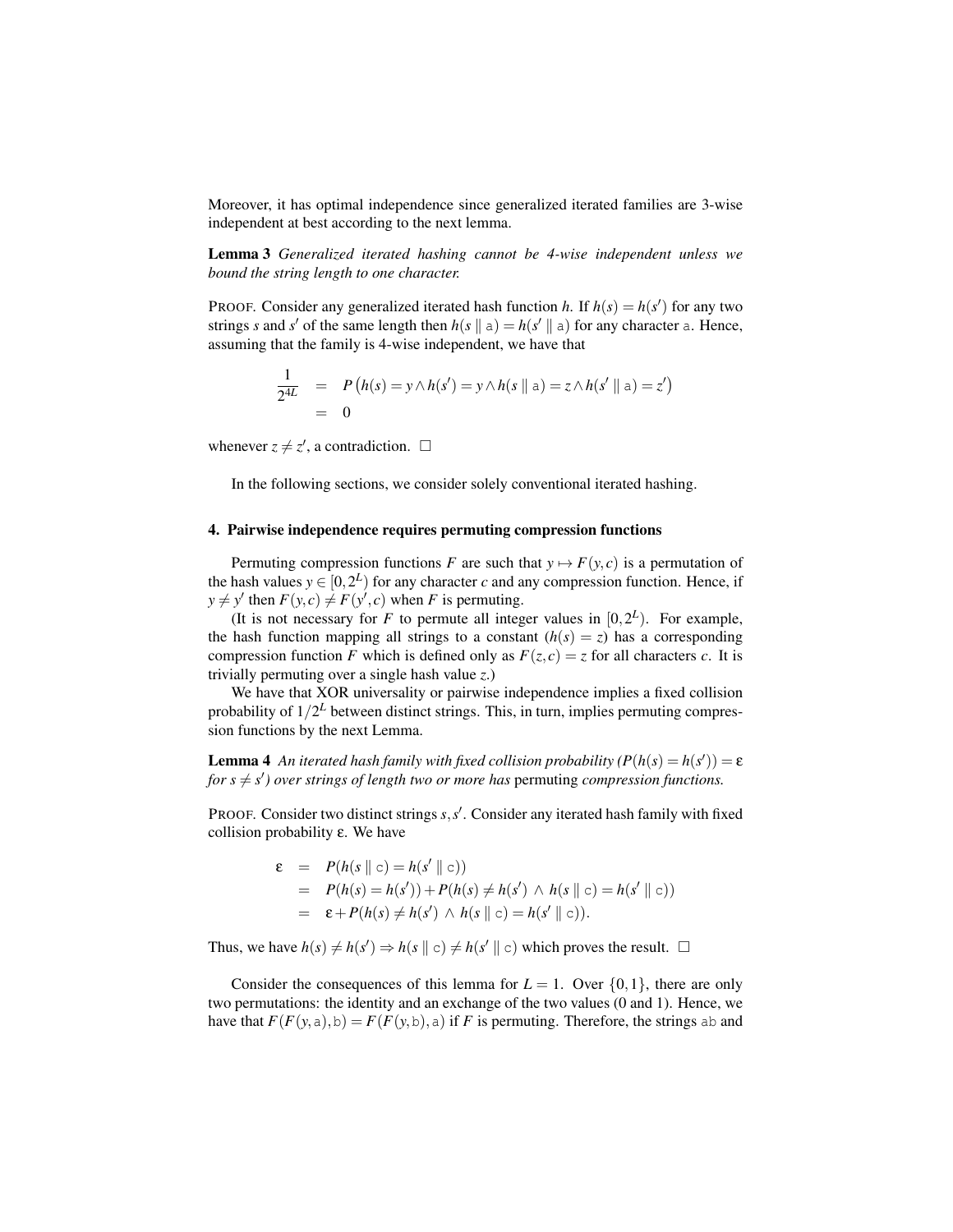<span id="page-7-0"></span>Table 2: Universality of some iterated families: *n* is the maximal string length

| family                                    | universality                                                                         |
|-------------------------------------------|--------------------------------------------------------------------------------------|
| <b>CWPOLY</b>                             | $n/2^L$ -almost XOR universal                                                        |
| <b>TABULATED</b><br><b>SHIFTTABULATED</b> | pairwise independent for $n \leq L$<br>pairwise independent on last $L - n + 1$ bits |
| Pearson on unary strings                  | $\max_{i\leq n} d(i)/2^L$ -almost universal                                          |

<span id="page-7-1"></span>Table 3: Computational complexity (per character) and memory usage in bits of some iterated families. There are  $|\Sigma|$  characters in the alphabet.

| families                     | complexity                    | memory usage          |
|------------------------------|-------------------------------|-----------------------|
| <b>CWPOLY</b>                | $O(L \log L 2^{O(\log^* L)})$ |                       |
| TABULATED and SHIFTTABULATED | O(L)                          | $ \Sigma L$           |
| Pearson                      | O(L)                          | $log(2^L!) \leq L2^L$ |

ba always collide  $(h(ab) = h(ba))$ . Thus—in general—XOR universality or pairwise independence over strings longer than *L* characters is impossible.

However, permuting compression functions have benefits on their own, beside being a consequence of pairwise independence. Consider any fixed permuting compression function *F* and any string *s*. Consider any two distinct initial values  $H_0$  and  $H'_0$ . Then the hash value of  $s$  computed with  $H_0$  must differ from the hash value computed with  $H'_0$  by induction on the number of characters in the string *s*. Thus, we have the following result. It holds true for strings of arbitrary length.

Lemma 5 *An iterated hash family with permuting compression functions and independently chosen equiprobable initial values is uniform.*

A compression function is *strongly permuting* if it is permuting and if  $F(y, c) =$  $F(y, c')$  implies  $c = c'$ . Strong permutation means that strings having a Hamming distance of one never collide. Of course, this precludes pairwise independence.

Lemma 6 *Given a strongly permuting iterated hash family, two strings differing by exactly one character never collide.*

# 5. Iterated hash families over variable-length strings

We are interested in hashing variable-length strings using iterated hash functions. Let  $\Sigma$  be the set of all characters from which the strings are constructed; the number of distinct characters is  $|\Sigma|$ . We present a range of iterated families (see Tables [2](#page-7-0) and [3\)](#page-7-1). Other hash families appear in Appendix [A.](#page-21-2)

### *5.1. Carter-Wegman Polynomial Hashing*

Carter and Wegman [\[4\]](#page-19-4) defined an almost universal family of iterated hash functions (henceforth CWPOLY) using polynomials over a finite field  $\mathbb{F}_p$  as  $h(s) = \sum_i t^{n-i} s_i$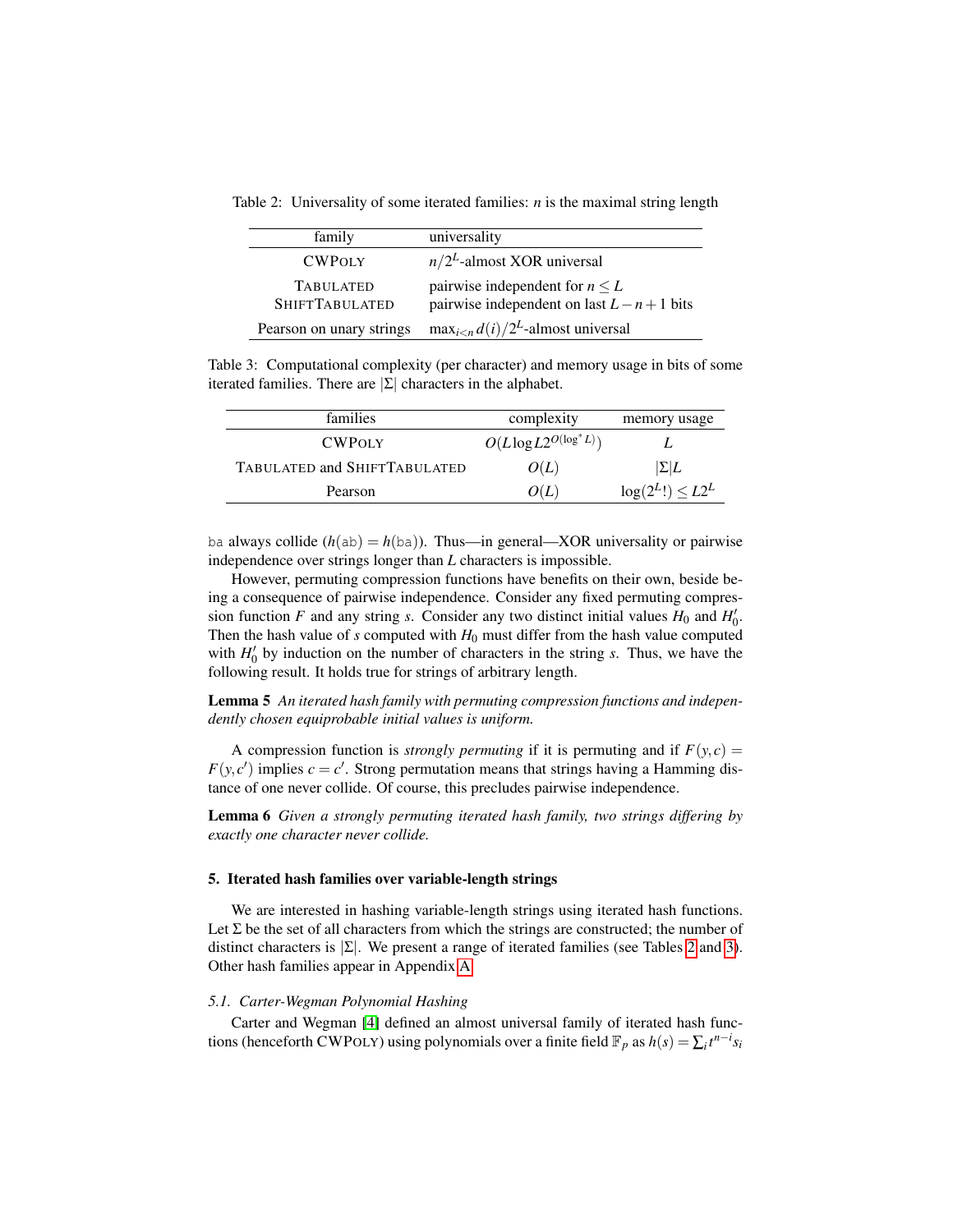for  $t \in \mathbb{F}_p$  randomly chosen and where  $s_i$  is the *i*<sup>th</sup> character of the string *s*. In other words, we use the compression function  $F(y, c) = ty + c$ . Characters are interpreted as elements of  $\mathbb{F}_p$ . We are especially interested in binary fields where  $p = 2^L$ .

Unfortunately, CWPOLY with an initial value of zero is such that  $h(00) = h(0) = 0$ . To fix this problem, we need to choose a non-zero initial value [\[12\]](#page-19-6) such as 1. Thus, we have  $h(00) = t^2$ ,  $h(0) = t$  and  $h(223) = t^3 + 2t^2 + 2t + 3$ . Therefore, given two strings *s* and *s'*,  $h(s) - h(s')$  is a non-zero polynomial of degree at most max(|s|,|s'|) where  $|s|$  and  $|s'|$  are the lengths of strings *s* and *s'*. By the Fundamental Theorem of Algebra, such a polynomial has at most max $(|s|, |s'|)$  solutions. Thus, the probability of collision between two strings of length at most *n* is at most  $\frac{n}{p}$ . This probability bound is tight. Indeed, consider the polynomial of degree *n* over  $\mathbb{F}_p$ ,  $\tau(t) = \prod_{i=0}^{n-1} (t - i)$ . E.g.,  $\tau(t) = t^3 + 2t$  for  $n = 3$  in  $\mathbb{F}_3$ . It has the *n* distinct roots 0, 1, ...,  $n-1$ . If *s* is the character 0 repeated  $n$  times, and  $s'$  is the string corresponding to the coefficients of the polynomial  $\tau(t)$ , we have that  $h(s) - h(s') = \tau(t)$ , hence  $P(h(s) = h(s')) = \frac{n}{2^L}$ . Moreover, Nguyen and Roscoe show that CWPOLY has optimal universality given the size of its family [\[18\]](#page-19-8). Sadly, CWPOLY is not uniform, but the probability of any hash value *y* is bounded:  $P(h(s) = y) \le \frac{n}{2l}$  $\frac{n}{2^L}$  for any string *s* of length *n*.

When the field size is a power of two  $(p = 2^L)$ , then CWPOLY is  $n/2^L$ -almost XOR universal. Indeed, we have that  $P(h(s) \oplus h(s') = y)$  (for any *y*) is given by the probability that  $h(s) + h(s') = y$  as polynomials in  $GF(2)[x]/p(x)$ . Yet  $h(s) + h(s')$  is a non-zero polynomial of degree at most max(|s|, |s'|) in *t* and the result follows again by the Fundamental Theorem of Algebra.

Unfortunately, CWPOLY cannot be almost strongly universal over variable-length strings even if we use a random initial value. Indeed, consider the equations  $h(aa) = a$ and  $h(a) = 0$ . They can be written explicitly as  $H_0t^2 + at + a = a$  and  $H_0t + a = 0$ where  $H_0$  is the initial value. We see that  $h(a) = 0$  implies  $h(aa) = a$ . Therefore, if CWPOLY was  $\varepsilon$ -almost strongly universal for  $\varepsilon < 1$ , we would have that  $\varepsilon/2^L \geq$  $P(h(aa) = a \wedge h(a) = 0) = P(h(a) = 0) = 1/2^L$ , a contradiction. It is still possible to modify CWPOLY so that it becomes almost strongly universal. Unfortunately, the result is not an iterated family by our definition. To get this stronger property, we append to each string a random character before hashing. We state the general result over  $\mathbb{F}_p$ , but it obviously applies when  $p = 2^L$ .

Lemma 7 *Consider the family* CWPOLY *with the parameter t chosen randomly among the non-zero values of*  $\mathbb{F}_p$  *and an initial value of 1. Moreover, we choose a random value*  $\zeta$  *in*  $\mathbb{F}_p$  *and append it to all strings before hashing them:* 

$$
h(s) = t^{|s|+1} + \sum_{i=1}^{|s|} t^i s_i + \zeta
$$

*If we consider strings of length at most n, then this modified* CWPOLY *is*  $(n+1)/(p-1)$ 1)*-almost strongly universal.*

PROOF.With the random parameter ζ, CWPOLY is clearly uniform.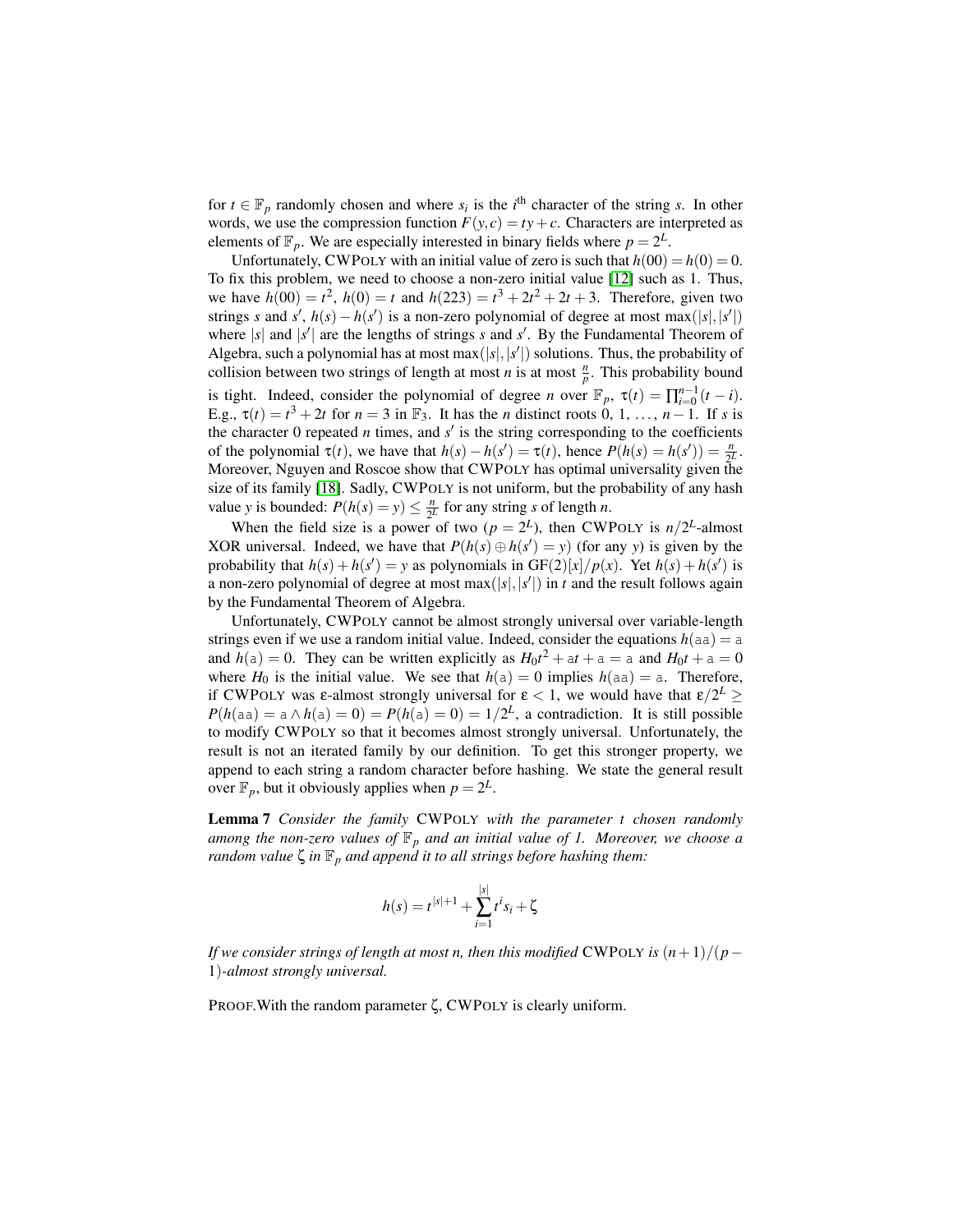It remains to show that

$$
P(h(s) = y \land h(s') = y') \le \frac{n+1}{(p-1)p}
$$

for any two distinct strings  $s, s'$  and any hash values  $y, y'$ . We have that  $h(s) - h(s') - y - y'$  is a non-zero polynomial of degree at most  $n + 1$ . (E.g., if  $s = ab$  and  $s' = cd$  then  $h(s) - h(s') - y - y' = t^2(a - c) + t(b - d) - y - y'$ .) To see why it must be a non-zero polynomial, consider two cases. If *s* and *s'* have the same length, let *i* be such that  $s_i \neq s'_i$  then  $h(s) - h(s') - y - y'$  as a polynomial over the variable *t* has  $(s_i - s'_i)t^{i+1}$  as its  $i + 1$ <sup>th</sup> term. If *s* and *s'* have different lengths, assume without loss of generality that *s* is longer, then the  $|s| + 1$ <sup>th</sup> term of the polynomial is  $t^{|s|+1}$  and therefore the polynomial has degree  $|s|+1$  and is non-zero. Hence, the polynomial has at most  $n + 1$  roots. Moreover, we have that  $h(s) - h(s') - y - y'$  is independent from  $\zeta$ . Given any *t* such that  $h(s) - h(s') - y - y' = 0$  is satisfied, there is only one value  $\zeta$  (dependent on *t*) such that  $h(s) = y$ . Thus there are at most  $n + 1$  pairs of values *t*, $\zeta$  such that  $t \neq 0$ ,  $h(s) - h(s') - y - y'$  and  $h(s) = y$  are satisfied. Therefore, the probability that  $h(s) = y$  and  $h(s') = y'$  are both true is bounded by  $\frac{n+1}{(p-1)p}$  because there are *p* − 1 possible non-zero values for *t* and *p* possible values for  $\zeta$ .  $\Box$ 

When *L* bits fit in a processor register, the running time of the compression function *F* may be considered independent of *L*. More formally, however, the multiplication between two *L*-bit integers required by the compression function is in  $O(L \log L2^{O(\log^* L)})$  [\[7\]](#page-19-11).

#### <span id="page-9-0"></span>*5.2. Iterated string hashing by tabulation*

Hashing by tabulation [\[4,](#page-19-4) [5,](#page-19-12) [14,](#page-19-10) [34\]](#page-20-11) has good universality, at the expense of the memory usage. We adapt this strategy to iterated hashing of variable-length strings.

Consider Γ, a randomly chosen function from characters in Σ to *L*-bit hash values. There are  $2^{L|\Sigma|}$  such functions. We consider integers as elements of  $\mathbb{F}_{2^L}$ , that is, as polynomials with binary coefficients in  $GF(2)[x]/p(x)$  where  $p(x)$  is an arbitrarily chosen irreducible polynomial of degree *L*. Consider the family of iterated hash functions with compression functions of the form  $F(y, c) = xy + \Gamma(c)$  and an initial value chosen randomly (henceforth TABULATED). The compression function is permuting. TABULATED is pairwise independent.

<span id="page-9-1"></span>Proposition 2 TABULATED *is pairwise independent for strings no longer than L characters.*

PROOF. Consider two distinct strings  $s, s'$  no longer than  $L$  characters. We want to show that  $P(h(s) = y \land h(s') = y') = 1/2^{2L}$  for any hash values *y*, *y'*.

Consider the equation  $h(s) = y$  or

$$
H_0 x^{|s|} + \sum_{i=1}^{|s|} x^{|s|-i} \Gamma(s_i) = y
$$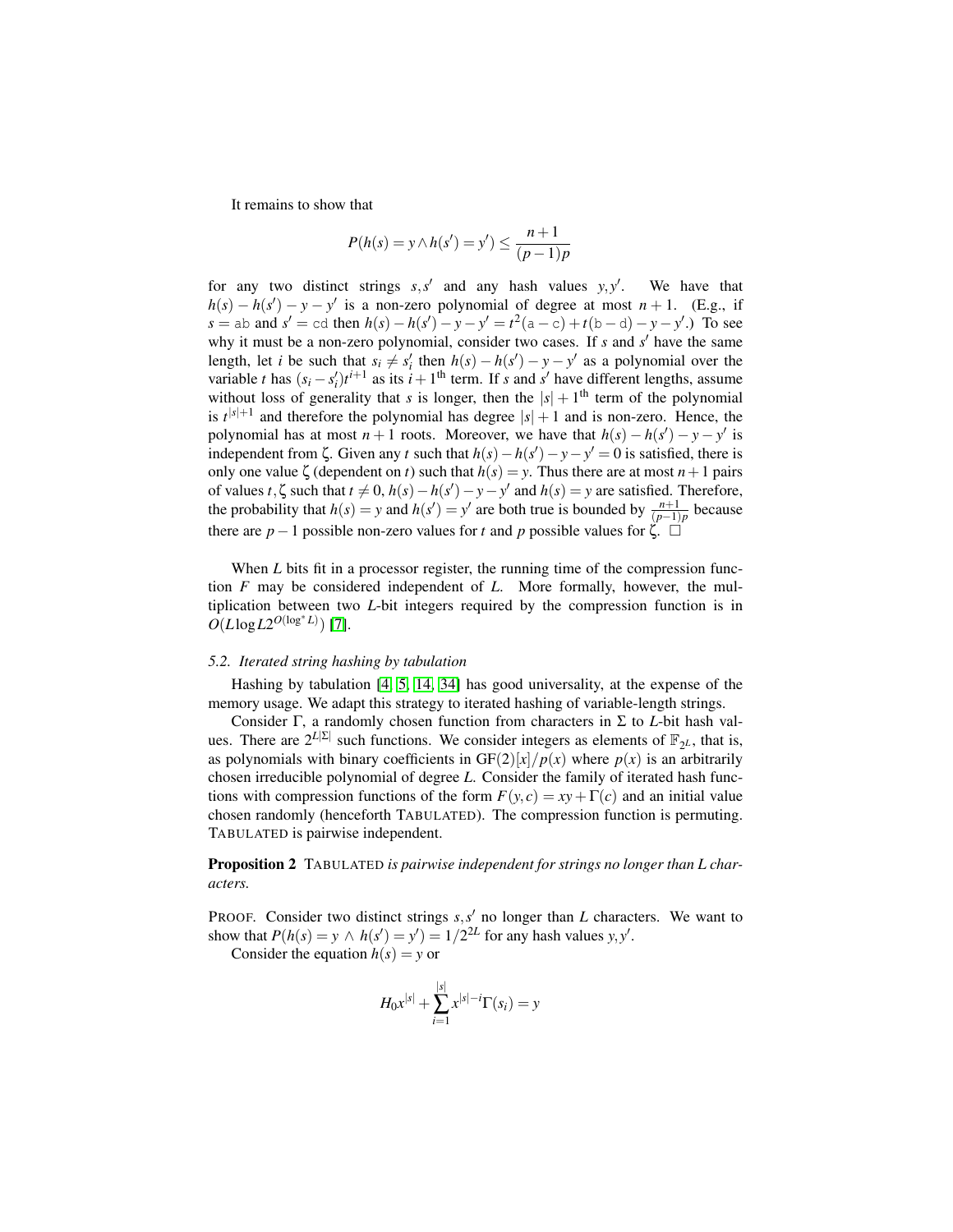where  $H_0$  is the initial value. We can solve for the initial value as a function of *y* and *s*:

<span id="page-10-0"></span>
$$
H_0 = x^{-|s|} \left( y - \sum_{i=1}^{|s|} x^{|s|-i} \Gamma(s_i) \right). \tag{1}
$$

We solve for  $\Gamma(s_i)$  for one value of *j*, in terms that do not depend on  $H_0$ . This will allow us to conclude the proof. We consider two cases:

- Suppose that the strings have the same length  $(|s| = |s'|)$ . From  $h(s) = y$  and  $h(s') = y'$ , we get that  $h(s) - h(s') = y - y'$ . We have that the equation  $h(s)$  $h(s') = y - y'$  is independent from *H*<sub>0</sub> because the terms *H*<sub>0</sub>*x*<sup>|*s*|</sup> and *H*<sub>0</sub>*x*<sup>|*s*<sup>|</sup></sup> cancel out. Because the strings are distinct, there must be an index  $j \in \{1, 2, ..., |s|\}$ such that  $s_j \neq s'_j$ . Let the character  $s_j$  occur at indexes  $r_1, r_2, \ldots, r_k$  in string *s* (by definition  $j \in \{r_1, r_2, \ldots, r_k\}$ ) and at indexes  $r'_1, r'_2, \ldots, r'_l$  in string *s'*. If we let  $q = \sum_m x^{|s|-r_m} - \sum_m x^{|s|-r'_m}$ , the equation  $h(s) - h(s') = y - y'$  can be written as  $q\Gamma(s_j) = \lambda$  for some value  $\lambda \in \mathbb{F}_{2^L}$  independent from  $\Gamma(s_j)$  and  $H_0$ . Because *j* is in  $\{r_1, r_2, \ldots, r_k\}$  but not in  $\{r'_1, r'_2, \ldots, r'_l\}$ , and because all  $|s| - r_m$ 's and all  $|s| - r'_m$ 's are less than *L*, we have that  $q \neq 0$ .
- Suppose that the strings have different lengths. Without loss of generality, assume that  $|s| > |s'|$ . From  $h(s) = y$  and  $h(s') = y'$ , we get that  $(h(s) - y)$  $x^{|s|-|s'|}(h(s') - y') = 0$ . The equation  $(h(s) - y) - x^{|s|-|s'|}(h(s') - y') = 0$  is independent from  $H_0$  because terms  $H_0x^{|s|}$  and  $H_0x^{|s'|} \times x^{|s|-|s'|}$  cancel out. Consider the character  $s_{|s|}$  and seek all indexes where it appears: write these indexes  $r_1, r_2, \ldots, r_k$  for string *s* (by definition  $|s| \in \{r_1, r_2, \ldots, r_k\}$ ) and  $r'_1, r'_2, \ldots, r'_l$ for string *s'*. We have that  $q = \sum_m x^{|s|-r_m} - \sum_m x^{|s|-r'_m}$  is non-zero because 0 is  $\inf \{|s| - r_1, |s| - r_2, \ldots, |s| - r_k\}$  but not in  $\{|s| - r'_1, |s| - r'_2, \ldots, |s| - r'_l\}$  since  $r'_m \leq |s'| < |s|$  for all *m*'s, and because the  $|s| - r_m$ 's and the  $|s| - r'_m$ 's are less than *L*. For the rest of the proof, we set  $j = 1$ .

Hence we can solve for  $\Gamma(s_j)$  as  $\Gamma(s_j) = q^{-1}\lambda$  whether the two strings have the same length or not. Equation [1](#page-10-0) gives  $H_0$  as a function of  $\Gamma(s_i)$  for  $i = \{1, 2, ..., |s|\}$ . So, our formula for  $H_0$  depends on  $\Gamma(s_j)$ , but we can substitute  $\Gamma(s_j) = q^{-1}\lambda$  in this formula (Equation [1\)](#page-10-0) to get an expression for  $H_0$  which does not depend on  $\Gamma(s_i)$ . Thus, from the equations  $h(s) = y$  and  $h(s') = y'$ , we get one and only one value for  $H_0$  and  $\Gamma(s_i)$ as a function of the other tabulated values and of *y* and *y'*. Both values are chosen at random among  $2^L$  values and thus the result is shown.  $\Box$ 

For binary strings, TABULATED has nearly optimal memory-universality trade-off. Indeed, there are  $2^{L+1} - 2$  binary strings of length at most *L*. Hence, any pairwise independent family over such binary strings must contain at least  $1 + (2^{L+1} - 2)(2^L -$ 1) hash functions [\[31\]](#page-20-8). Therefore, its cardinality must be in  $\Omega(2^{2L})$ . Meanwhile, TAB-ULATED has  $2^{2L}$  hash functions over binary strings.

## *5.3. Iterated string hashing by shifted tabulation*

While TABULATED is pairwise independent, it requires operations in finite fields of cardinality 2*<sup>L</sup>* . Thankfully some microprocessors have instructions for computations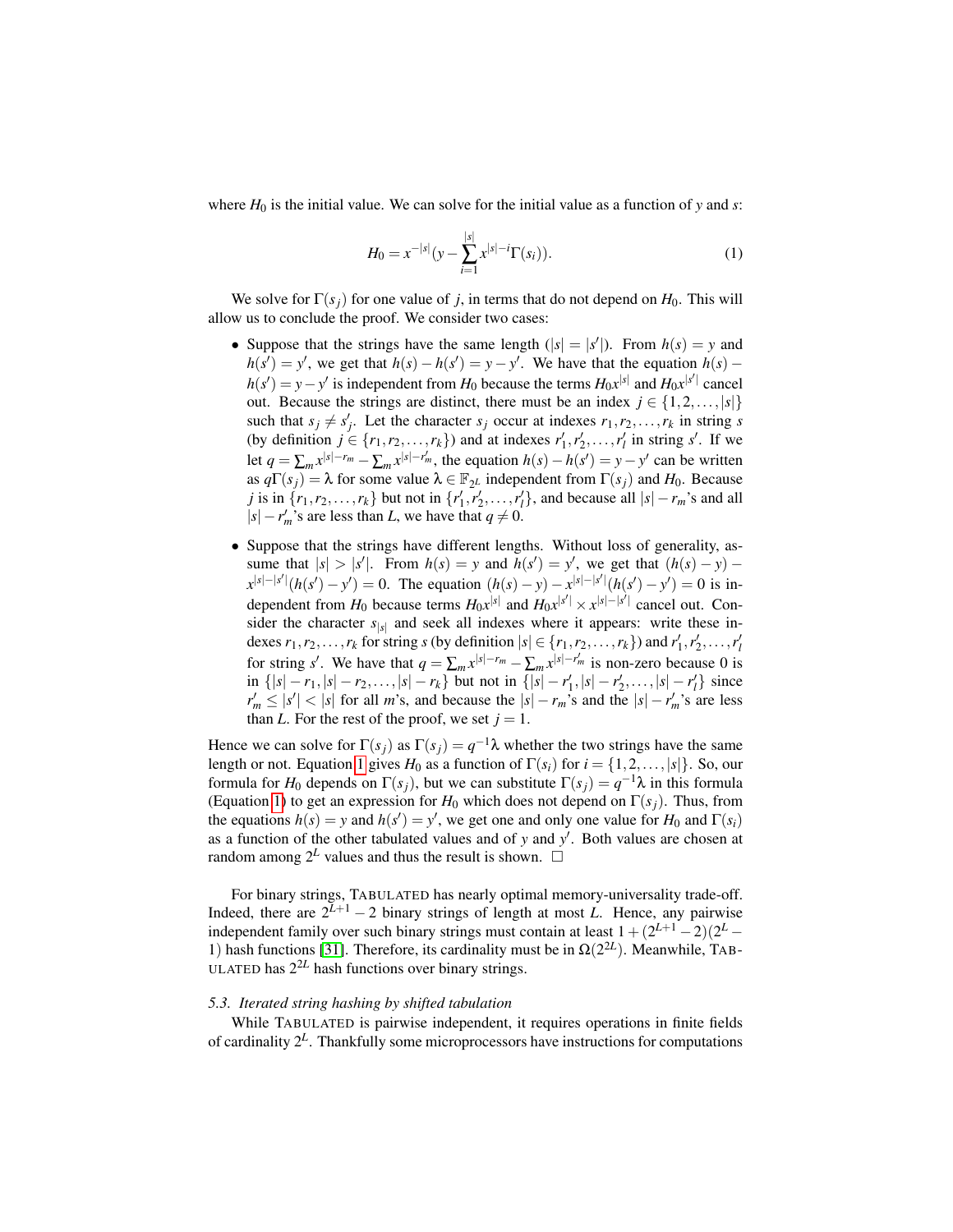in such finite fields [\[8\]](#page-19-13). Yet it can be expensive on some computers, even with such instructions. Fortunately, pairwise independence is possible without finite fields [\[6\]](#page-19-14).

The barrel or circular shift is the invertible operation by which all bits all shifted, except for the last ones, which are brought back at the beginning. For *L*-bit values, the barrel left shift by one can be written as  $y \circlearrowright 1 = (y \ll 1) \oplus (y \gg L-1)$  where  $\ll$ and  $\gg$  are the left and right shifts. E.g., 11001 becomes 10011. Barrel shifting can be implemented efficiently in hardware [\[1\]](#page-18-0). The popular x86 and ARM instruction sets offer the ror instruction for this purpose.

Consider the hash family (henceforth SHIFTTABULATED) with compression functions of the form  $F(y, c) = (y \circ 1) \oplus \Gamma(c)$  where  $\Gamma$  is a randomly chosen function from characters to *L*-bit hash values. (Whether we choose the barrel left or right shift is arbitrary.) We choose the initial value randomly. Because the compression function is permuting, SHIFTTABULATED is uniform.

The SHIFTTABULATED compression functions can be computed efficiently: one value to look-up, one barrel shift and one bitwise XOR. Moreover, SHIFTTABULATED can be described using the same compression function as TABULATED— $F(y, c) = xy +$  $\Gamma(c)$ —in GF(2)[x]/(x<sup>L</sup> + 1). (The polynomial  $x^L + 1$  fails to be irreducible and thus,  $GF(2)[x]/(x^L + 1)$  is merely a ring.)

The proof of the pairwise independence of TABULATED (see Proposition [2\)](#page-9-1) relies on the fact that any non-zero element of the field  $GF(2)[x]/p(x)$  invertible, which includes any non-zero polynomial of degree at most  $L-1$  from  $GF(2)[x]$ . In turn, this means that given any polynomial *q* of degree at most *n*−1 < *L*, and any element *r* of the field, we have

$$
P(q\Gamma(s_i)=r)=2^{-L}
$$

whenever  $\Gamma(s_i)$  is picked at random in the field, because the equation is only true when  $\Gamma(s_i) = q^{-1}r$ . The same is *almost* true in GF(2)[*x*]/(*x*<sup>*L*</sup> + 1). We write that two values are equal modulo the first *n*−1 bits if we ignore the first *n*−1 bits in the comparison. By Corollary 1 from Lemire and Kaser (2010) [\[14\]](#page-19-10), we have that

$$
P(q\Gamma(s_i) = r \mod \text{first } n-1 \text{ bits}) = 2^{-L+n-1}.
$$

Hence, by a proof similar to Proposition [2,](#page-9-1) we have the following result.

**Lemma 8** SHIFTTABULATED *is pairwise independent on the last*  $L - n + 1$  *bits for strings no longer than n characters.*

#### <span id="page-11-0"></span>*5.4. Pearson hashing*

We define Pearson hashing by the family of compression functions  $F(y, c) = A_{y \oplus c}$ where *A* is an array containing a permutation of the values in  $\{0, 1, \ldots, 2^L - 1\}$  [\[21\]](#page-20-5). These compression functions are strongly permuting:  $A_{y \oplus c} = A_{y' \oplus c}$  implies  $y = y'$ ,  $A_{y \oplus c} = A_{y \oplus c'}$  implies  $c = c'$ . We pick the initial value uniformly at random. Thus, Pearson is uniform. To our knowledge, the exact universality of Pearson remains unknown. (We know that it can never be strongly universal because its compression function is strongly permuting.)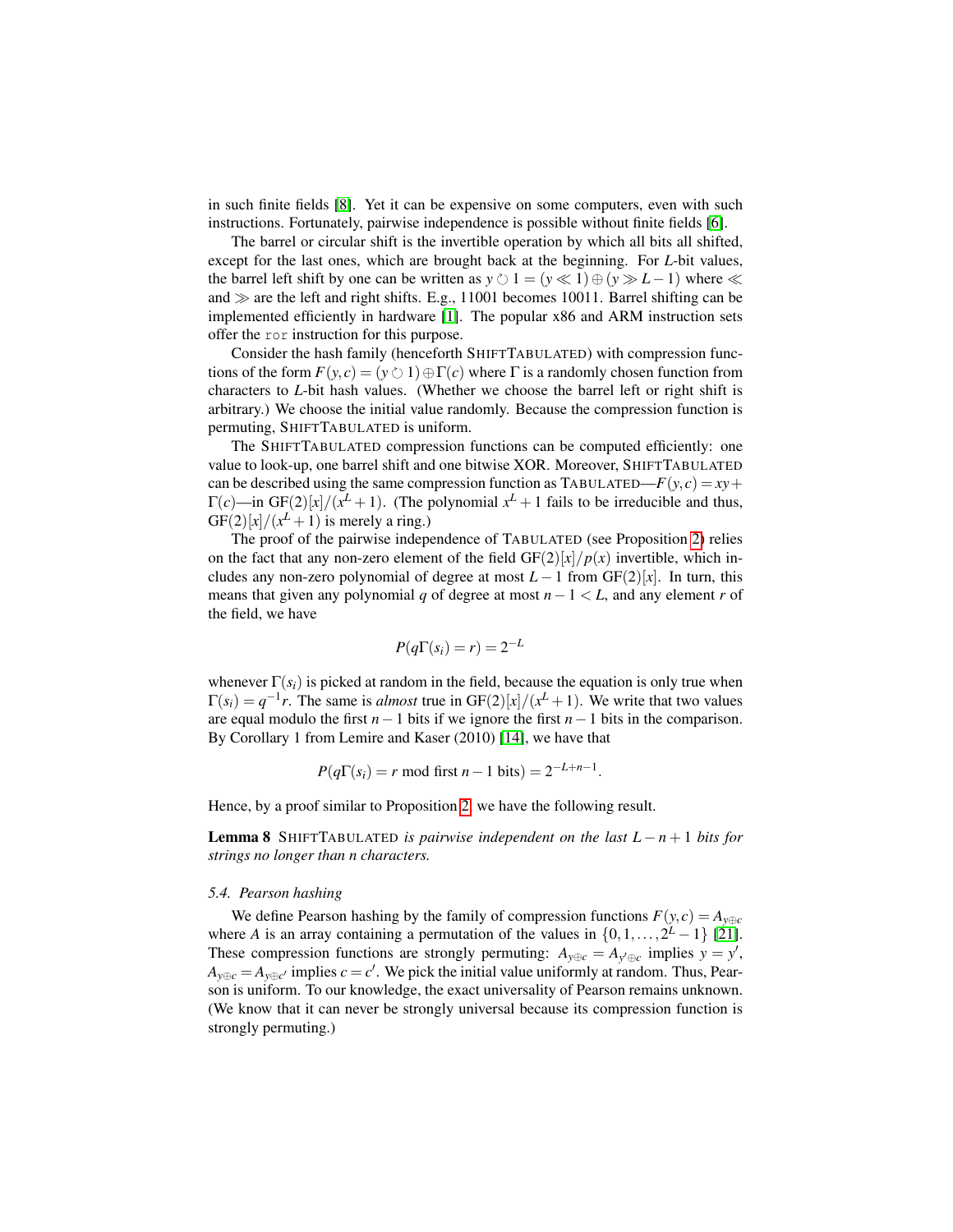For  $L = 2$ , Pearson is 5/6-almost universal for strings no longer than four. That is, it is universal for strings of length  $2^L$  unlike CWPOLY. Brute-force numerical investigations for large values of *L* is difficult.

To simplify the analysis, we focus on unary strings: strings made of a single character (such as aaaa). The following result is an upper bound on the universality of Pearson over general strings.

Proposition 3 *Pearson is* ε*-almost universal over unary strings of length at most n for*  $\varepsilon = \max_{i\le n} d(i)/2^L$  where  $d(i)$  is the divisor function—the number of positive integers *dividing i.*

PROOF. Consider strings made of the character a. Let  $\pi$  be the permutation  $A_{\text{max}}$ . Fix the initial value  $H_0$ . A collision between two unary strings of lengths  $k, k' \leq n$  is equivalent to the equation  $\pi^k H_0 = \pi^{k'} H_0 \Rightarrow \pi^l H_0 = H_0$  for  $|k - k'| = l < n$ . Consider any solution  $\bar{\omega}$  of this equation ( $\bar{\omega}^l H_0 = H_0$ ), then let  $\sigma$  be the smallest integer such that  $\sigma^{\sigma}H_0 = H_0$ . We bound the number of solutions using the fact that  $\sigma$  must divide *l*.

Given  $\sigma$ , there are  $(2^L - 1)!$  solutions to the equation  $\pi^{\sigma}H_0 = H_0$  subject to  $\pi^i H_0 \neq$ *H*<sup>0</sup> for *i* <  $\sigma$ . Indeed, we have that  $\pi H_0$  can be any value, except *H*<sup>0</sup>—thus we have  $2<sup>L</sup> - 1$  possibilities. We have that  $π<sup>2</sup>H<sub>0</sub>$  can be any value expect  $H<sub>0</sub>$  and  $πH<sub>0</sub>$ , hence we have  $2^L - 2$  possibilities. And so on, up to  $\pi^{\sigma}H_0$  which is predetermined. At that point, we have enumerated  $(2^L - 1)(2^L - 2) \cdots (2^L - \sigma + 1)$  possibilities. Each one of these possibilities define how the values  $H_0, \pi H_0, \ldots, \pi^{\sigma-1} H_0$  are permuted. The other 2<sup>L</sup> − σ values can be permuted to any available value, generating (2<sup>L</sup> − σ)! possibilities for  $(2^L - 1)!$  possibilities.

Thus there is a total of  $d(l)(2^L - 1)!$  solutions and  $(2^L)!$  different permutations: the ratio is

$$
\frac{d(l)(2^L-1)!}{(2^L)!} = \frac{d(l)}{2^L}.
$$

This is true for any initial value  $H_0$ . The string length difference *l* ranges between 1 and *n* − 1: we must keep the maximum value  $\max_{i \leq n} d(i)/2^L$ . □

The function  $\max_{i \leq n} d(i)$  grows slowly (see Fig. [2\)](#page-13-1). Formally, we have that  $\max_{i \leq n} d(i) \in o(i^{\varepsilon})$  for all  $\varepsilon > 0$ . For  $\max_{i \leq n} d(i)$  to be equal to  $2^{\mathcal{L}}$ —so that Pearson is no longer almost universal over unary strings—we need *n* to be larger than the least common multiple of the integers from 1 to  $2^L$ . Thus, Pearson can be almost universal over unary strings much longer than 2*<sup>L</sup>* characters.

To prove that iterated hashing for non-unary strings longer than 2*<sup>L</sup>* characters is possible, we consider the following variation on Pearson hashing (henceforth GENER-ALIZED PEARSON): we pick compression functions of the form  $F(y, c) = A_{y \oplus c}$  where *A* is a random array containing values in  $\{0, 1, \ldots, 2^L - 1\}$  (not necessarily a permutation). For  $L = 1$ , we have that  $h(00) = h(11)$  with probability one. However, for  $L = 2$ , GENERALIZED PEARSON is almost universal for strings longer than  $2^L$  (see Table [4\)](#page-14-0). We computed these probabilities by enumerating all possible compression functions and all possible pairs of strings with *L*-bit characters.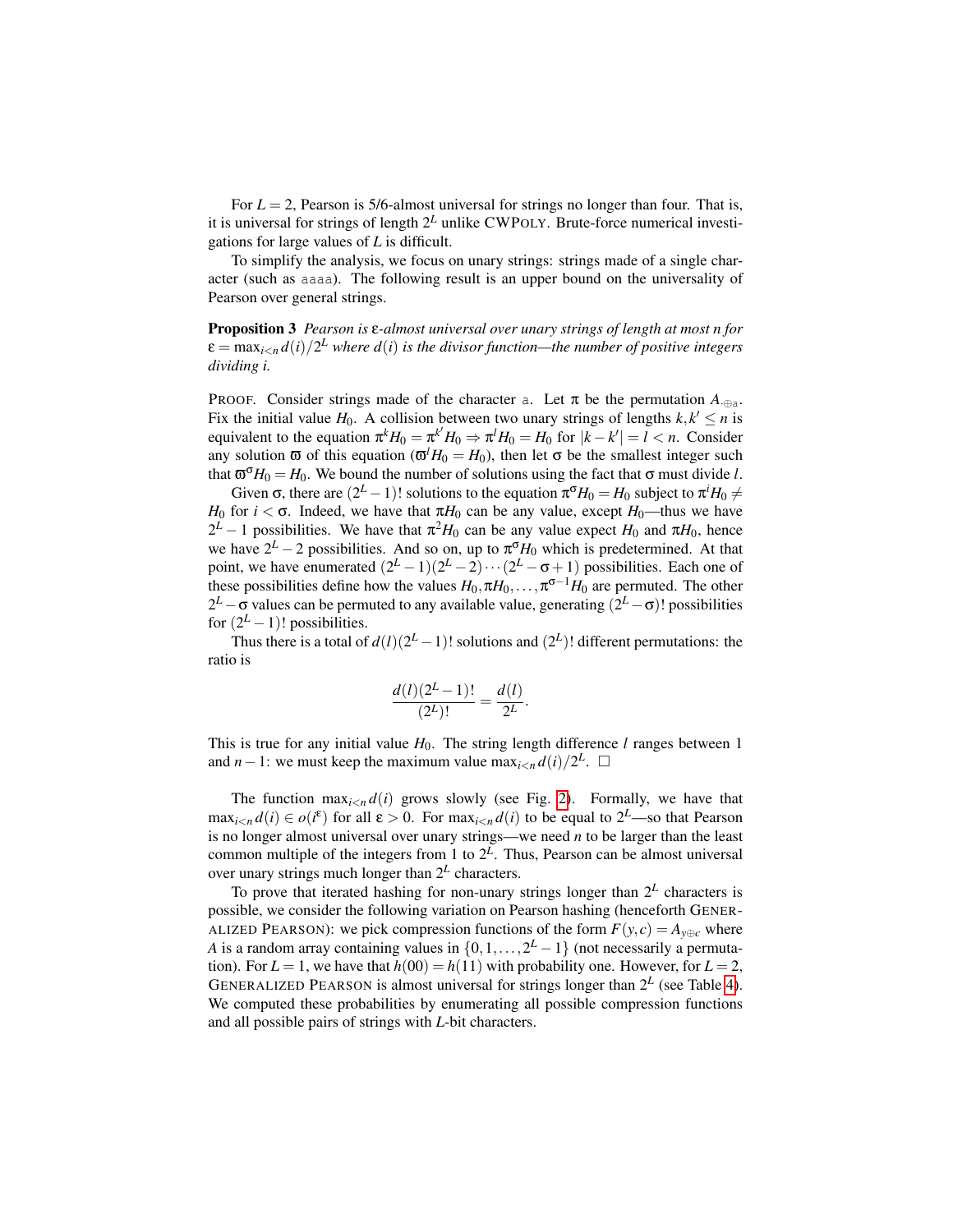<span id="page-13-1"></span>

Figure 2: Plot of  $\max_{i \leq n} d(i)$  where *d* is the divisor function

#### <span id="page-13-0"></span>6. Bounding the universality of iterated hashing by the maximal family size

Given only the number of hashable items, the number of hash values and the number of hash functions, we can bound the universality. To be ε-almost universal, a family must have enough hash functions.

There is a limited number of iterated hash functions. Compression functions have  $2^L|\Sigma|$  possible inputs. For each input, there are  $2^L$  possible hash values. Thus, there are no more than  $2^{L2^{L}|\Sigma|}$  compression functions. Moreover, there are no more than  $2^{L}$  initial values  $H_0$ . Thus the number of iterated hash functions  $|\mathcal{H}|$  is bounded by  $2^{L(2^L|\Sigma|+1)}$ :

<span id="page-13-2"></span>
$$
|\mathcal{H}| \le 2^{L(2^L|\Sigma|+1)}.
$$
\n<sup>(2)</sup>

There are  $|\Sigma|^n + |\Sigma|^{n-1} + \cdots + |\Sigma|$  possible non-empty strings.

Nguyen and Roscoe derived a bound which is particularly suited for values of ε larger than  $1/2^L$  [\[18\]](#page-19-8). Let  $2^K$  be the number of hashable items. Pick any hash function. By the pigeon-hole principle, there must at least  $2^{K}/2^{L}$  hashable items colliding to the same value. Apply any other hash function to these colliding items, there must be  $2^{K}/2^{2L}$  items colliding on these two hash functions. By repeating this argument, Nguyen and Roscoe show that ε-almost universal hashing requires  $\left\lceil K/L - 1 \right\rceil / \varepsilon$  hash functions [\[18\]](#page-19-8).

<span id="page-13-3"></span>Corollary 1 (Nguyen and Roscoe) *Given at least* 2 *<sup>K</sup> hashable items, then* ε*-almost universal hashing for*  $\varepsilon > 0$  *requires at least*  $\lceil K/L-1 \rceil$ / $\varepsilon$  *hash functions.* 

PROOF. We have  $X = 2^r$  hash functions. Theorem 1 from Nguyen and Roscoe [\[18\]](#page-19-8) states that when *K* is a multiple of *L* then  $r \geq \log(e^{-1}(\frac{K}{L}-1))$  and  $r \geq \log(e^{-1}(\frac{K}{L}))$ otherwise. Their result may be rewritten as  $r \geq \log(\varepsilon^{-1}(\lceil \frac{K}{L} - 1 \rceil))$ , irrespective of the value of *K*. Thus, we have *X* =  $2^r$  ≥  $\lceil \frac{K}{L} - 1 \rceil$ /ε. It proves the result.  $\Box$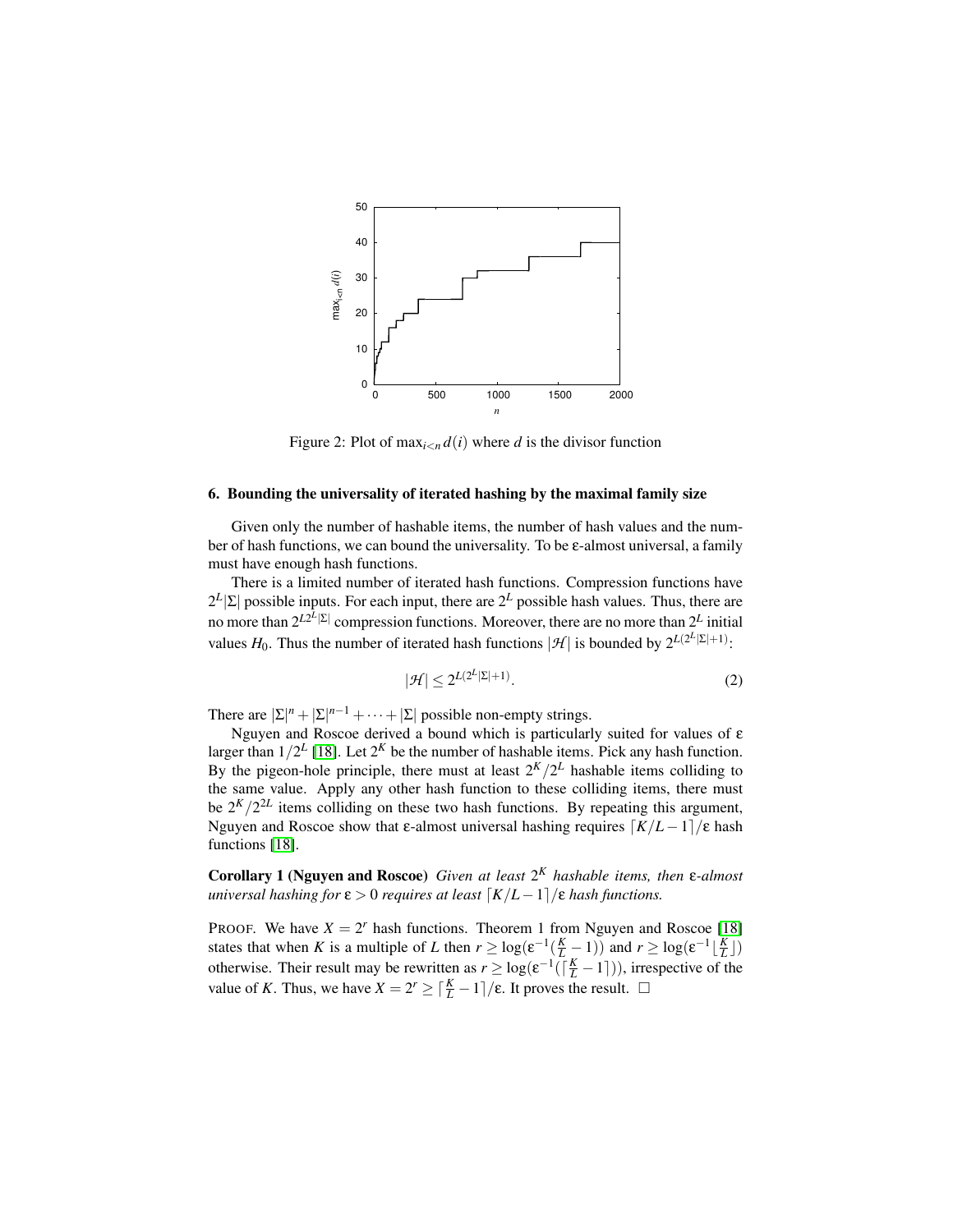| n              | collision probability |  |
|----------------|-----------------------|--|
| $\overline{2}$ | 0.53                  |  |
| 3              | 0.72                  |  |
| $4 = 2^L$      | 0.84                  |  |
| 5              | 0.88                  |  |
| 6              | 0.89                  |  |
| 7              | 0.95                  |  |
| 8              | > 0.97                |  |
| 9              | > 0.98                |  |
| 10             | > 0.99                |  |
| 11             | 1.00                  |  |
|                |                       |  |

<span id="page-14-0"></span>Table 4: Numerically-derived upper bound on the collision probability between strings of length at most *n* under GENERALIZED PEARSON  $(L = 2, 2^L = 4)$ 

By combining this last corollary with our bound on the number of iterated hash functions (see Equation [2\)](#page-13-2), we get the following bound on the universality of iterated hashing.

<span id="page-14-2"></span>Lemma 9 *At best, iterated hashing might be* ε*-almost universal over the strings of length at most*  $L(\varepsilon 2^{L(2^{L+1}+1)}+1)$  *for some*  $\varepsilon < 1$ *.* 

PROOF. According to Corollary [1,](#page-13-3) we have that  $|\mathcal{H}| \geq \lceil K/L - 1 \rceil / \varepsilon$ . Solving for *K* in this expression, we get  $K \le L(\varepsilon|\mathcal{H}|+1)$ . Meanwhile, for string of length at most *n* over  $|\Sigma|$  distinct characters, we have  $|\Sigma|^n \leq 2^K$  or  $n \log |\Sigma| \leq K$ . Hence, by combining these two inequalities, we have  $n \log |\Sigma| \le K \le L(\varepsilon |\mathcal{H}| + 1)$  or just

$$
n\log|\Sigma|\leq L(\varepsilon|\mathcal{H}|+1).
$$

Moreover, we can bound the size of an iterated family as  $|\mathcal{H}| \leq 2^{L(2^L|\Sigma|+1)}$  (see Equation [2\)](#page-13-2). Hence, by substitution, we have

$$
n \log |\Sigma| \leq L(\varepsilon |\mathcal{H}| + 1) \leq L(\varepsilon 2^{L(2^L|\Sigma|+1)} + 1).
$$

Finally, we can solve for *n* in this inequality. Thus—at best—iterated hashing might be almost universal over strings of length at most  $L(\epsilon 2^{L(2^L|\Sigma|+1)} + 1)/\log|\Sigma|$  where  $|\Sigma| > 1$ . This bound grows exponentially with  $|\Sigma|$  which is misleading because universality over a large alphabet ( $|\Sigma|$  large) implies universality over a smaller alphabet. Indeed, it is always possible to restrict the application of a universal family to strings using few characters, and this restriction may only increase the universality. Thus, it is preferable to set  $|\Sigma| = 2$ . (For  $|\Sigma| = 1$ , we get a weaker bound: we have that  $2^K \ge n$  and  $\mathcal{H} \le 2^{L2^L}$  so that the bound becomes  $n \le 2^{L\epsilon 2^{L2^L}+1}$ .

<span id="page-14-1"></span>For bounding universality, that is  $1/2^L$ -almost universality, it is preferable to use bound provided by Stinson [\[31\]](#page-20-8) to get the following result.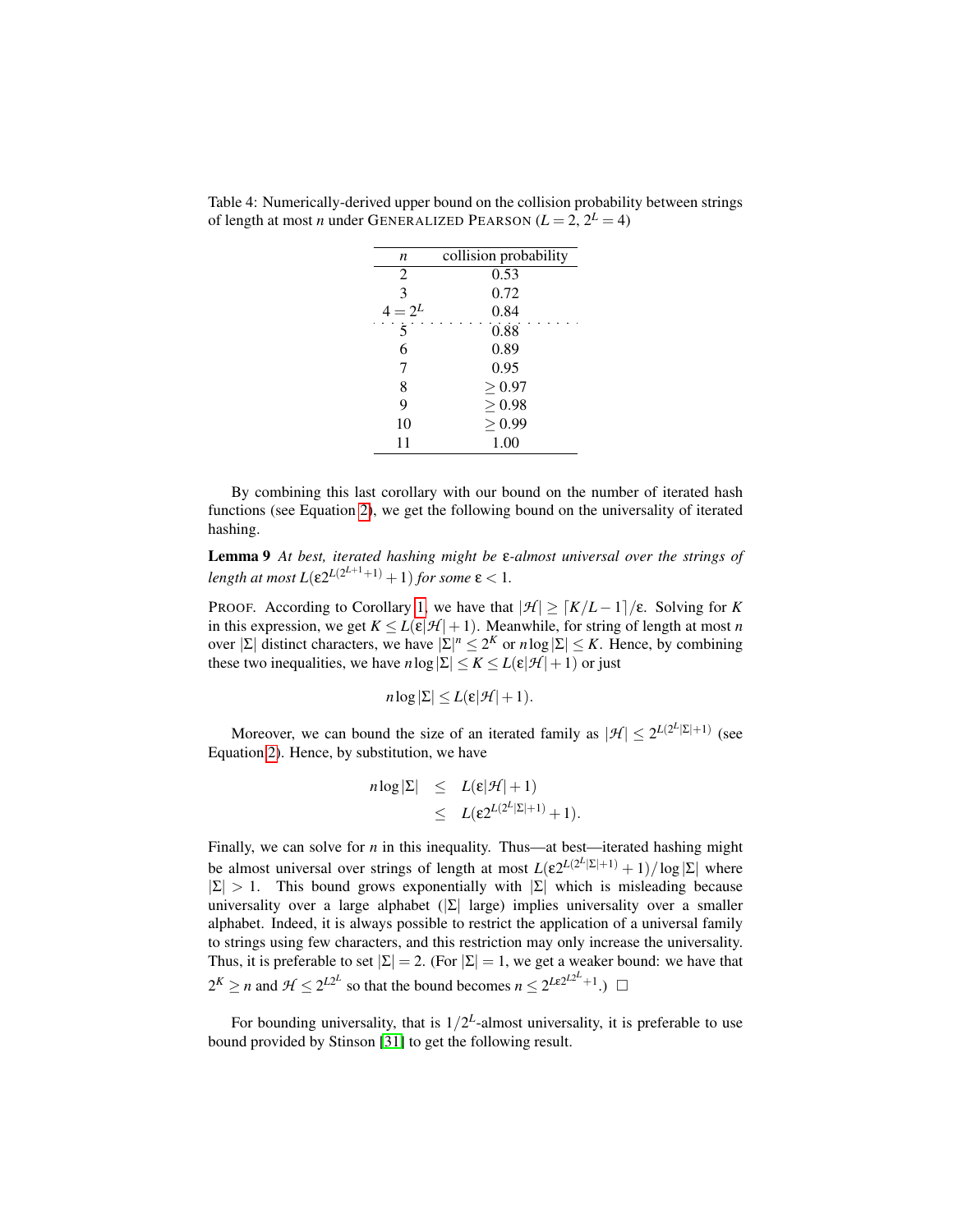Lemma 10 *At best, iterated hashing might be universal over the strings of length at most* 2*L* + *L*2 *L*+1 *. If the family is strongly universal, then it is limited to strings of at*  $most L + 2 \log 2^{L}! - \log(2^{L} - 1) - 1$  *characters.* 

PROOF. First, we consider universal hashing. By Equation [2,](#page-13-2) we have that  $2^{L(2^L|\Sigma|+1)} \geq$ |*H* |. Stinson [\[31\]](#page-20-8) proved that the size of universal families must be at least as large as the number of hash values divided by the number of elements, thus we have  $|\mathcal{H}| \ge$  $|\Sigma|^n/2^L$ . By combining these two inequalities, we get

$$
2^{L(2^L|\Sigma|+1)}\geq |\mathcal{H}|\geq |\Sigma|^n/2^L
$$

or

$$
2^{L(2^L|\Sigma|+1)} \ge |\Sigma|^n/2^L.
$$

Taking the logarithm on both sides, we get

$$
n \leq \frac{L(2^L|\Sigma|+2)}{\log|\Sigma|}.
$$

The right-hand-side of this last inequality grows with  $|\Sigma|$ , but a family universal over a large alphabet must be universal over a smaller alphabet as well. Thus we set  $|\Sigma| = 2$ . This proves the first part of the lemma.

Consider strongly universal hashing. Recall that Stinson [\[31\]](#page-20-8) proved that strongly universal families must have cardinality at least  $1+a(b-1)$  where *a* is the number of strings and *b* is the number of hash values. Hence, we have that  $|\mathcal{H}| \geq 1 + |\Sigma|^n (2^L - 1)$ . As a consequence of Lemma [4,](#page-6-1) strongly universal hash families must have permuting compression functions. There are  $(2^L!)^{\vert \Sigma \vert}$  such functions, and  $2^L$  possible initial values for a total of at most  $2^L \times 2^L$ !<sup>[ $\Sigma$ ]</sup> hash functions. Hence, we have  $2^L \times 2^L$ !<sup>[ $\Sigma$ ]</sup>  $\geq |\mathcal{H}|$ . By combining these inequalities, we get

$$
2^L \times 2^L!^{|{\Sigma}|} \ge 1 + |{\Sigma}|^n (2^L - 1).
$$

We can drop the constant term 1 from the right to get

$$
|\Sigma|^n<\frac{2^L\times 2^L!^{|\Sigma|}}{2^L-1}.
$$

As before, we can set  $|\Sigma| = 2$  to get

$$
n < L + 2\log 2^{L}! - \log(2^{L} - 1).
$$

This concludes the proof.  $\square$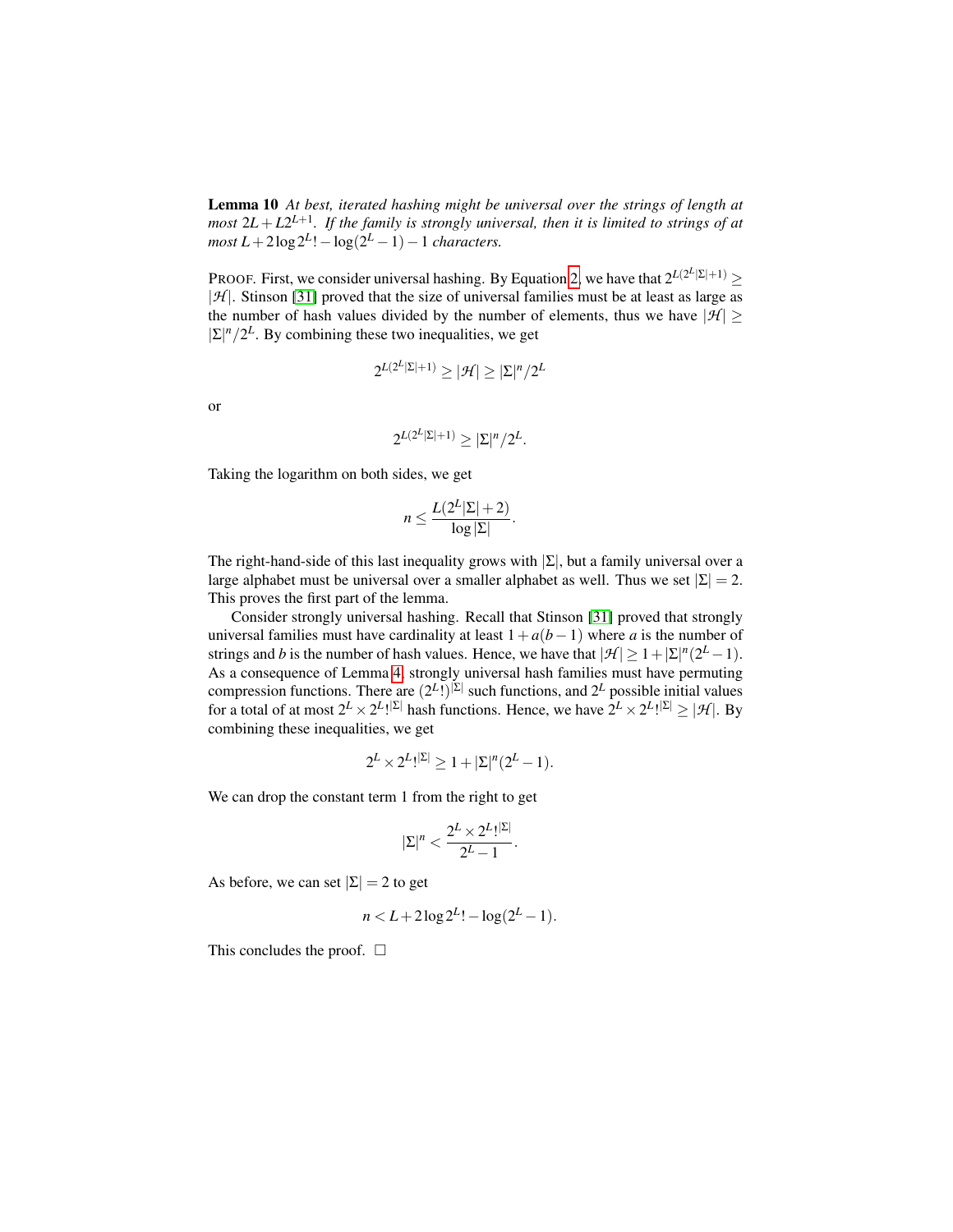### <span id="page-16-0"></span>7. Limitations of iterated hashing over long strings

To characterize the limitations of iterated hashing—irrespective of the family size, we want to compute a bound on the string length given a desired bound ε on the collision probability.

Let  $s_{r,a}$  be the unary string made of the character a repeated *r* times. For example, we have  $s_{3,a} =$  aaa. Because we have at most  $2^L$  distinct hash values, we have that  $h(s_{2^L+1,a})$  must be equal to  $h(s_{r,a})$  for some  $r \in \{1,\ldots,2^L\}$ . Hence, we have the following lemma.

<span id="page-16-1"></span>**Lemma 11** *For any iterated hash function h and any character* a, the values  $h(s_{r,a})$  are  $cyclic$   $over$   $r$   $\geq$   $1$   $with$   $a$   $period$   $T$   $\in$   $\{1,2,\ldots,2^L\}$   $except$   $maybe$   $for$   $the$   $first$   $2^L$   $T$   $hash$ *values.*

PROOF. In the  $2^L + 1$  hash values  $h(s_{r,a})$  for  $r \in \{1, 2, ..., 2^L, 2^L + 1\}$ , one value must be repeated because there are at most  $2^L$  distinct hash values. Write  $h(s_{r_1,a}) = h(s_{r_2,a})$ , then by Proposition [1,](#page-3-2)  $h(s_{r_1+i,a}) = h(s_{r_2+i,a})$  for any non-zero integer *i*. Without loss of generality, assume  $r_2 > r_1$ . This proves that  $h(s_{r_1+x,a})$  is cyclic in *x* with period at most  $T = |r_1 - r_2|$ . We see that  $1 \le T \le 2^L$ . Only the  $h(s_{i,a})$  for  $i = 1, 2, ..., r_1 - 1$  are excluded from our analysis. This concludes the proof.  $\Box$ 

Let  $LCM_k \equiv LCM({1, 2, ..., k})$  be the least common multiple of the integers from 1 to *k*, inclusively. For example, we have  $LCM_2 = 2$ ,  $LCM_4 = 12$ ,  $LCM_8 = 840$ . By definition, for any  $T \in \{1, 2, ..., k\}$ , we have that *T* divides *LCM<sub>k</sub>*. Thus, the strings  $s_{2L,3}$  and  $s_{2L+LCM_{2L},3}$  collide with probability one under iterated hashing by Lemma [11.](#page-16-1) Using a generalized argument, we have the following proposition.

<span id="page-16-2"></span>Proposition 4 *We have the following results concerning iterated hashing over variable-length strings:*

- Almost universality over strings of length up to  $2^L + LCM_{2^L}$  is impossible;
- Universality over strings of length up to  $2^L + 2$  is impossible;
- *For* 1/2 *<sup>L</sup>* < ε < 1 *such that* 1/ε *is not an integer,* ε*-almost universality over*  $s$ *trings of length at most*  $2^L + LCM_{2^L + 1 - \lfloor 1/\epsilon \rfloor}$  *is impossible.*

PROOF. Since the values  $h(s_{r+2^L-1,a})$  must have period  $T \in \{1, ..., 2^L\}$  as functions of *r*, and *T* must divide  $LCM_{2^L}$ , we have that  $h(s_{2^L,a}) = h(s_{2^L+LCM_{2^L},a})$  for all iterated hash functions *h* (see Lemma [11\)](#page-16-1). This proves the first result.

We prove the last result. Suppose that hashing is  $\varepsilon$ -almost universal. Then the probability that  $h(s_{r+2^L-1,a})$  is cyclic in *r* with period *T* is bounded by  $\varepsilon$ :  $P(\text{period}(h) =$  $T \leq \varepsilon$ . Thus, we have  $P(\text{period}(h) \in \{2^L - j + 1, 2^L - j + 2, ..., 2^L\}) \leq j\varepsilon$  for any integer *j* between 1 and  $2^L$ . Because  $P(\text{period}(h) \in \{1, 2, ..., 2^L\}) = 1$ , we have  $P(\text{period}(h) \le 2^L - j) \ge 1 - j\varepsilon$ . Setting  $j = \lfloor 1/\varepsilon \rfloor - 1$ , we have that  $P(\text{period}(h) \le$  $2^L - j$   $\geq 1 - (\lfloor 1/\varepsilon \rfloor - 1)\varepsilon = \varepsilon - \lfloor 1/\varepsilon \rfloor \varepsilon > \varepsilon$ . Thus, the probability  $P(h(s_{2^L, a}) =$  $h(s_{LCM_{2^{L}+1-\lfloor 1/\epsilon \rfloor}+2^{L},a})) > \epsilon$  which concludes the proof of the last item.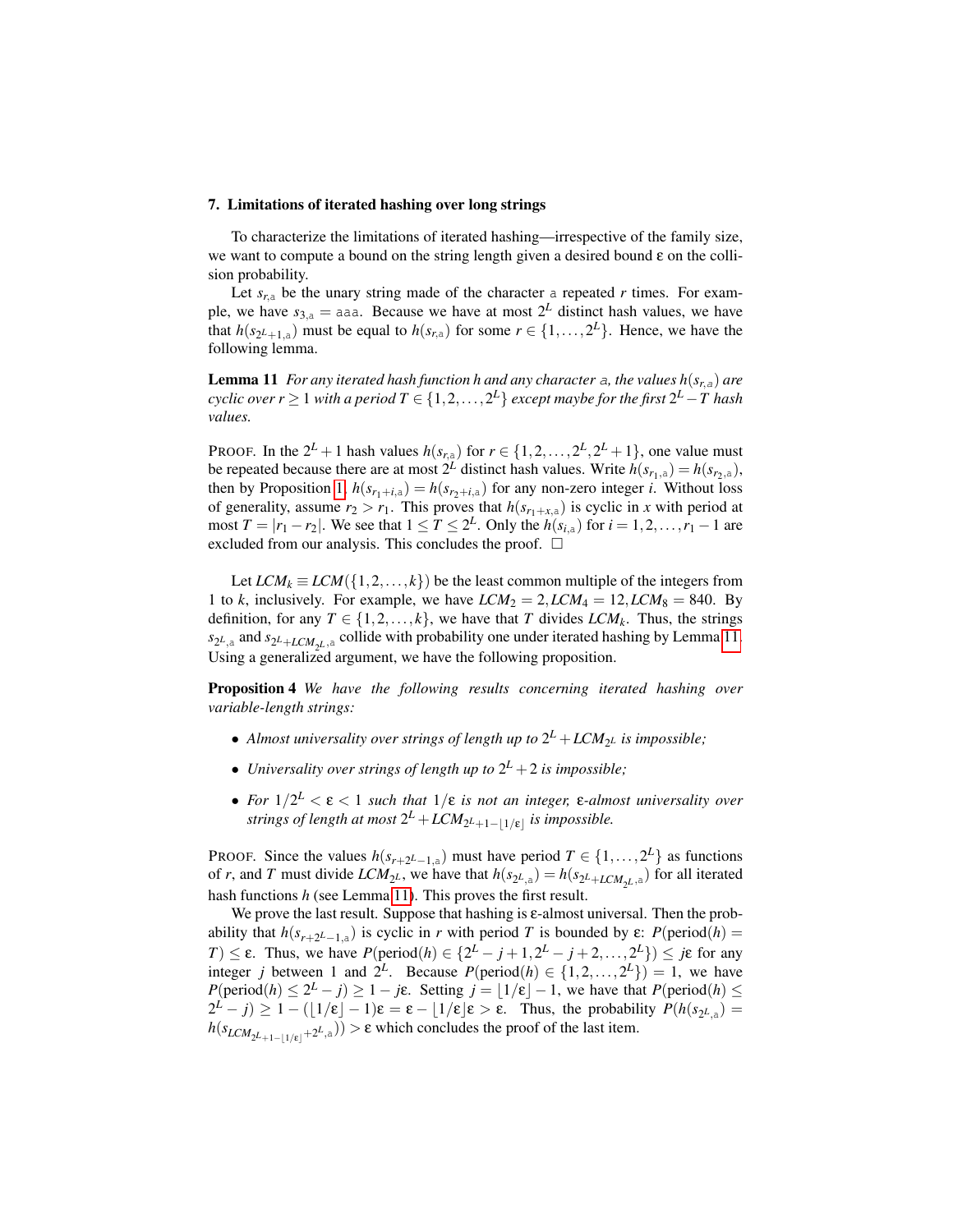|    | Lemma 10     |                | Proposition 4 |
|----|--------------|----------------|---------------|
| L  | universality | strong univer. | universality  |
|    | 20           |                |               |
|    | 136          | 87             | 17            |
|    | 4 1 1 2      | 3366           | 257           |
| 16 | 2097184      | 1908072        | 65537         |

<span id="page-17-0"></span>Table 5: Comparison of the bounds on universality from Lemma [10](#page-14-1) and Proposition [4](#page-16-2)

The second result follows because universality implies  $1/2^L + \delta$ -almost universality for all  $\delta > 0$ . We can find  $\delta$  sufficiently small, such that  $1/\epsilon$  is not an integer, and such that  $\lfloor 1/\varepsilon \rfloor = 2^L - 1$ . Thus, we have that universality over strings of length at most  $2^L + LCM_2 = 2^L + 2$  is impossible. This concludes the proof.  $\Box$ 

We have that  $LCM_{2^L}$  divides  $2^L!$  so  $LCM_{2^L} \leq 2^L!$ ; moreover, by a standard identity  $2^{L}$ !  $\lt (2^{L})^{2^{L}} = 2^{L2^{L}}$ . Hence, the bound on almost universality from this last proposition is preferable to the cardinality-based bound (see Lemma [9\)](#page-14-2). Similarly, we compare the bounds on universality in Table [5:](#page-17-0) the new bound of  $2^L + 1$  characters is much smaller.

At least for unary strings, the next lemma shows that the almost universality bound of Proposition [4](#page-16-2) is tight (up to one character).

Lemma 12 *There exists an almost universal iterated family over unary strings of*  $length$  at most  $2^L + LCM_{2^L} - 2$ .

PROOF. For  $T \in \{1, 2, ..., 2^L\}$ , define

$$
h_T(s_{r,\mathrm{a}}) = \begin{cases} r & \text{if } 0 \le r < 2^L \\ 2^L - T - (r - 2^L \mod T) & \text{otherwise} \end{cases}
$$

Effectively,  $h_T$  goes from 0 to  $2^L - 1$  for strings of length 0 to  $2^L - 1$ , and then it becomes cyclic with period *T* (see Fig. [3\)](#page-18-1). This family is iterated.

We want to show that there is no pair of strings  $s_{r, a}$ ,  $s_{r', a}$  for  $r, r' \leq LCM_{2^L} + 2^L - 1$ such that  $h_T(s_{r,a}) = h_T(s_{r',a})$  for all  $T \in \{1, 2, ..., 2^L\}$ . Suppose that it is false. It cannot happen if  $r, r' < 2^L$  since  $h_T(s_{r,a}) = h_T(s_{r',a})$  would imply  $r = r'$ . Suppose that  $h_T(s_{r,a}) = h_T(s_{r',a})$  for all  $T \in \{1,2,\ldots,2^L\}$ , and for some  $2^L \le r \le LCM_{2^L} + 2^L - 2$  and some  $r' < 2^L$ . Then  $h_T(s_{r,a}) = r' - 1$ . This would imply that  $h_T(s_{r,a})$  is independent of *T* which is not possible for  $2^L < r < LCM_{2^L} + 2^L$  because  $h_T(s_{r,a})$  is cyclic with period *T*. Similarly, for  $2^L \le r, r' < LCM_{2^L} + 2^L - 1$ , the equality  $h_T(s_{r,a}) = h_T(s_{r',a})$  is possible only when  $T \in \{1, 2, ..., 2^L\}$  divides  $|r - r'|$ . But since  $|r - r'| < LCM_{2^L}$ , this is not possible for all  $T \leq 2^L$ .

The result is shown.  $\Box$ 

Finally, we show that the universality bound of Proposition [4](#page-16-2) is tight for unary strings (up to two characters). To prove the result, we build a perfect (collision-free) hash function over unary strings of length at most 2*<sup>L</sup>* . Consider strings made of the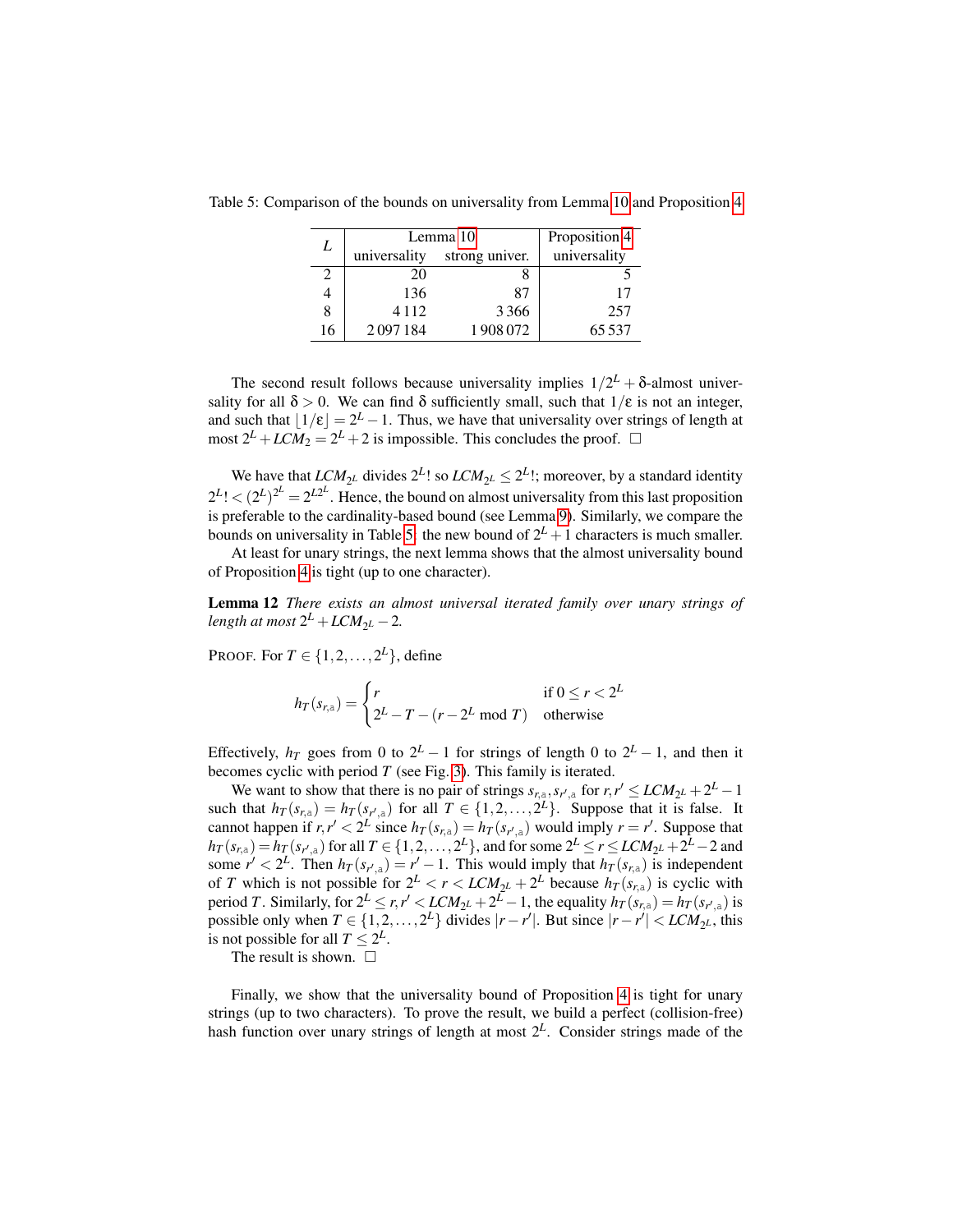<span id="page-18-1"></span>

Figure 3: Functions  $r \to h_T(s_{r,a})$  for  $L = 2$  and  $T = 1, 2, 3, 4$ 

character a. Let  $\pi$  be a cycle of length  $2^L$  over the integers  $\{1, 2, ..., 2^L\}$ . For example, let  $\pi$  be the permutation that takes *k* to  $k+1$  for  $k < 2^L$  and  $2^L$  to 1. We choose the hash function  $h(s_{r,a}) = \pi^r 1$ . A collision between any two strings of length at most  $2^L$ implies that  $\pi^l H_0 = H_0$  for some  $l < 2^L$  which is impossible because  $\pi$  is a cycle of length 2*<sup>L</sup>* . Thus, no two unary strings of length at most 2*<sup>L</sup>* may collide under this hash function.

#### 8. Conclusion

We have shown that iterated hashing can be pairwise independent over short strings. Moreover, iterated hashing can be almost universal over strings longer than the number of hash values. Motivated by this result, we have derived bounds on the universality of iterated hashing. We can construct large iterated hashing families: this might suggest that a very high degree of universality is possible. Alas we have shown that this expectation would be misguided

We have identified two open problems which we find interesting. On the one hand, we lack a bound on the universality of iterated hashing given the size of the family. Our bounds assume arbitrarily large families. On the other hand, we are still missing provably optimal iterated families. For example, is it possible to construct a family which pairwise independent for strings longer than *L* for some values of  $L > 1$ ? Future work might consider the specific limitations of other hashing strategies [\[29,](#page-20-12) [31\]](#page-20-8).

## Acknowledgements

This work is supported by NSERC grant 261437.

## References

<span id="page-18-0"></span>[1] K. Acken, M. Irwin, R. Owens, Power comparisons for barrel shifters, in: ISLPED '96, 1996, pp. 209–212.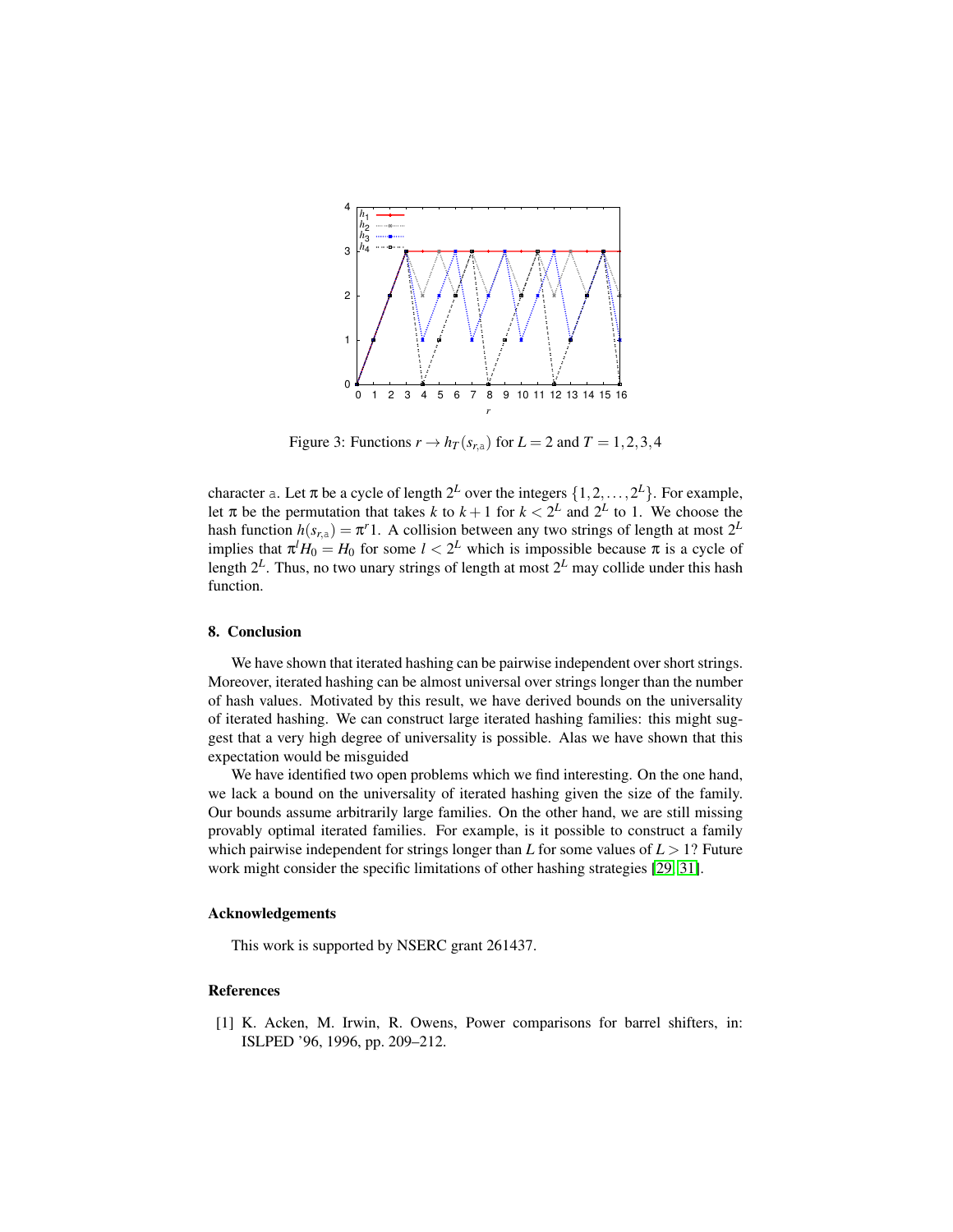- <span id="page-19-16"></span>[2] D. J. Bernstein, CDB–Constant Database, <http://cr.yp.to/cdb.html>, checked 2011-09-01.
- <span id="page-19-0"></span>[3] J. Byers, J. Considine, M. Mitzenmacher, Simple load balancing for distributed hash tables, Lecture Notes in Computer Science (2003) 80–87.
- <span id="page-19-4"></span>[4] L. Carter, M. N. Wegman, Universal classes of hash functions, Journal of Computer and System Sciences 18 (2) (1979) 143–154.
- <span id="page-19-12"></span>[5] J. D. Cohen, Recursive hashing functions for n-grams, ACM Trans. Inf. Syst. 15 (3) (1997) 291–320.
- <span id="page-19-14"></span>[6] M. Dietzfelbinger, Universal hashing and k-wise independent random variables via integer arithmetic without primes, in: STACS'96, 1996, pp. 569–580.
- <span id="page-19-11"></span>[7] M. Fürer, Faster integer multiplication, in: STOC '07, 2007, pp. 57–66.
- <span id="page-19-13"></span>[8] S. Gueron, M. E. Kounavis, Intel Carry-Less Multiplication Instruction and its Usage for Computing the GCM Mode – Rev 2, white paper (January 2010).
- <span id="page-19-1"></span>[9] D. E. Knuth, Searching and Sorting, vol. 3 of The Art of Computer Programming, Addison-Wesley, 1997.
- <span id="page-19-15"></span>[10] H. Krawczyk, LFSR-based hashing and authentication, Lecture Notes in Computer Science 839 (1994) 129–139.
- <span id="page-19-9"></span>[11] H. Krawczyk, New hash functions for message authentication, Lecture Notes in Computer Science 921 (1995) 301–310.
- <span id="page-19-6"></span>[12] T. Krovetz, P. Rogaway, Fast universal hashing with small keys and no preprocessing: The PolyR construction, Lecture Notes in Computer Science 2015 (2001) 73–89.
- <span id="page-19-2"></span>[13] K. Kukich, Techniques for automatically correcting words in text, ACM Computing Surveys 24 (1992) 377–439.
- <span id="page-19-10"></span>[14] D. Lemire, O. Kaser, Recursive n-gram hashing is pairwise independent, at best, Computer Speech and Language 24 (4) (2010) 698–710.
- <span id="page-19-5"></span>[15] M. Liskov, Constructing an ideal hash function from weak ideal compression functions, Lecture Notes in Computer Science 4356 (2007) 358.
- <span id="page-19-7"></span>[16] R. C. Merkle, Secrecy, authentication, and public key systems., Ph.D. thesis, Stanford University, Stanford, CA, USA (1979).
- <span id="page-19-3"></span>[17] K. S. Ng, L. M. Cheng, C. H. Wong, Dynamic word based text compression, in: ICDAR '97, 1997, pp. 412–416.
- <span id="page-19-8"></span>[18] L. H. Nguyen, A. W. Roscoe, New combinatorial bounds for universal hash functions, Tech. Rep. 2009/153, Cryptology ePrint Archive, [http://eprint.iacr.](http://eprint.iacr.org/) [org/](http://eprint.iacr.org/) (2009).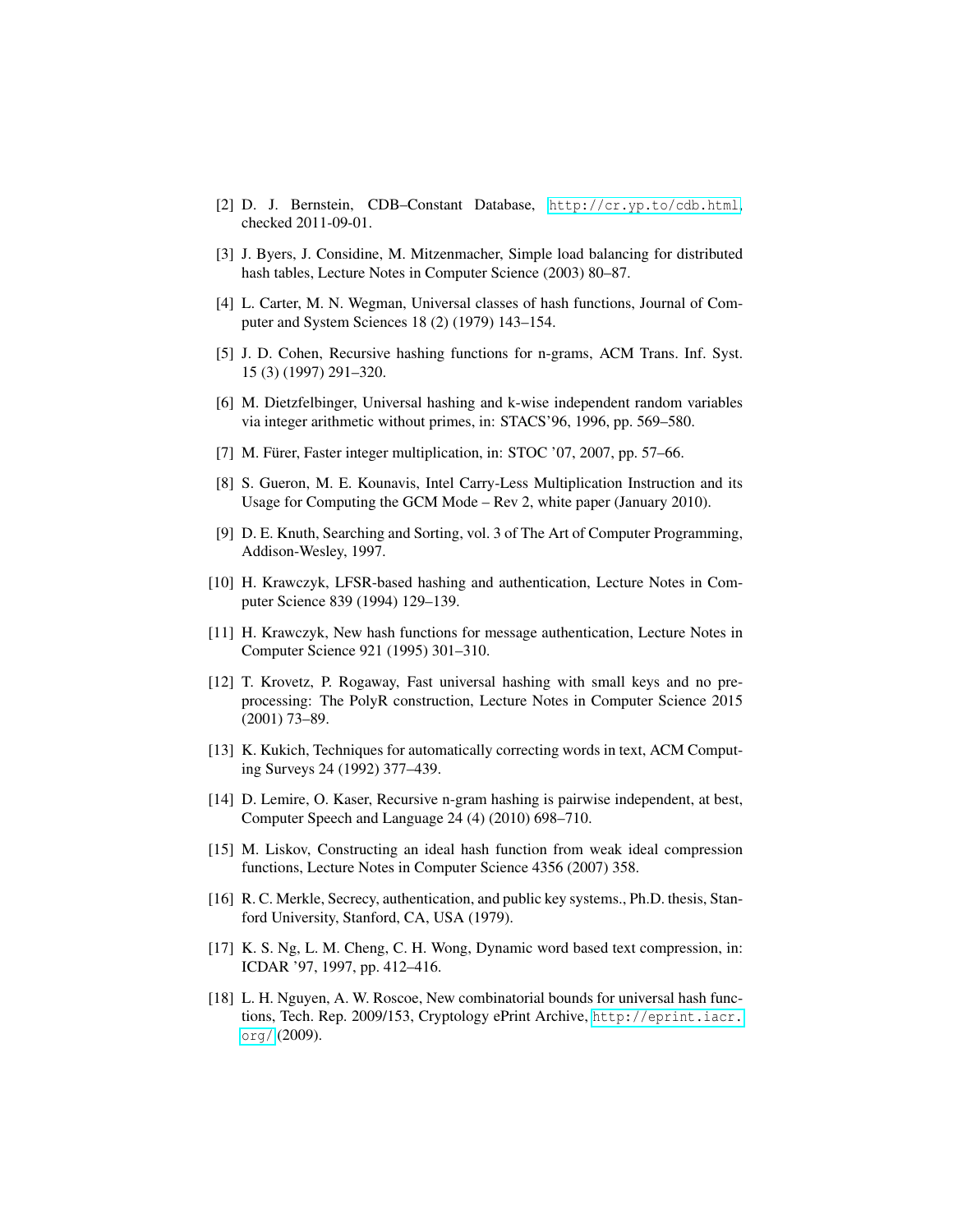- <span id="page-20-15"></span>[19] L. C. Noll, Fowler/Noll/Vo Hash, [http://www.isthe.com/chongo/tech/]( http://www. isthe.com/chongo/tech/comp/fnv/) [comp/fnv/]( http://www. isthe.com/chongo/tech/comp/fnv/), checked 2011-09-01 (2001).
- <span id="page-20-0"></span>[20] R. Pagh, F. Rodler, Cuckoo hashing, Journal of Algorithms 51 (2) (2004) 122– 144.
- <span id="page-20-5"></span>[21] P. K. Pearson, Fast hashing of variable-length text strings, Commun. ACM 33 (6) (1990) 677–680.
- <span id="page-20-14"></span>[22] P. Piret, On the number of divisors of a polynomial over GF(2), in: Applied Algebra, Algorithmics and Error-Correcting Codes, Springer, 1986, pp. 161–168.
- <span id="page-20-4"></span>[23] B. Preneel, R. Govaerts, J. Vandewalle, Hash functions based on block ciphers: A synthetic approach, Lecture Notes in Computer Science 773 (1994) 368–378.
- <span id="page-20-2"></span>[24] M. V. Ramakrishna, Practical performance of bloom filters and parallel free-text searching, Commun. ACM 32 (10) (1989) 1237–1239.
- <span id="page-20-7"></span>[25] M. V. Ramakrishna, J. Zobel, Performance in practice of string hashing functions, in: Proc. Int. Conf. on Database Systems for Advanced Applications, 1997.
- <span id="page-20-3"></span>[26] P. Rogaway, Bucket hashing and its application to fast message authentication, Journal of Cryptology 12 (2) (1999) 91–115.
- <span id="page-20-10"></span>[27] F. Ruskey, The (combinatorial) object server, [http://www.theory.cs.uvic.](http://www.theory.cs.uvic.ca/~cos/cos.html) [ca/˜cos/cos.html](http://www.theory.cs.uvic.ca/~cos/cos.html), checked 2011-09-01 (2006).
- <span id="page-20-9"></span>[28] P. Sarkar, A new universal hash function and other cryptographic algorithms suitable for resource constrained devices, Tech. Rep. 2008/216, Cryptology ePrint Archive, <http://eprint.iacr.org/> (2008).
- <span id="page-20-12"></span>[29] P. Sarkar, A trade-off between collision probability and key size in universal hashing using polynomials, Des. Codes Cryptography 58 (2011) 271–278.
- <span id="page-20-13"></span>[30] V. Shoup, On fast and provably secure message authentication based on universal hashing, Lecture Notes in Computer Science 1109 (1996) 313–328.
- <span id="page-20-8"></span>[31] D. R. Stinson, Universal hashing and authentication codes, Designs, Codes and Cryptography 4 (4) (1994) 369–380.
- <span id="page-20-6"></span>[32] M. Thorup, Even strongly universal hashing is pretty fast, in: SODA '00, 2000, pp. 496–497.
- <span id="page-20-1"></span>[33] M. Thorup, String hashing for linear probing, in: SODA '09, 2009, pp. 655–664.
- <span id="page-20-11"></span>[34] M. Thorup, Y. Zhang, Tabulation based 4-universal hashing with applications to second moment estimation, in: SODA'04, 2004, pp. 615–624.
- <span id="page-20-16"></span>[35] Working Draft, Standard for Programming Language C++, [http:](http://www.open-std.org/jtc1/sc22/wg21/docs/papers/2009/n3000.pdf) [//www.open-std.org/jtc1/sc22/wg21/docs/papers/2009/n3000.pdf](http://www.open-std.org/jtc1/sc22/wg21/docs/papers/2009/n3000.pdf), checked 2011-09-01 (2009).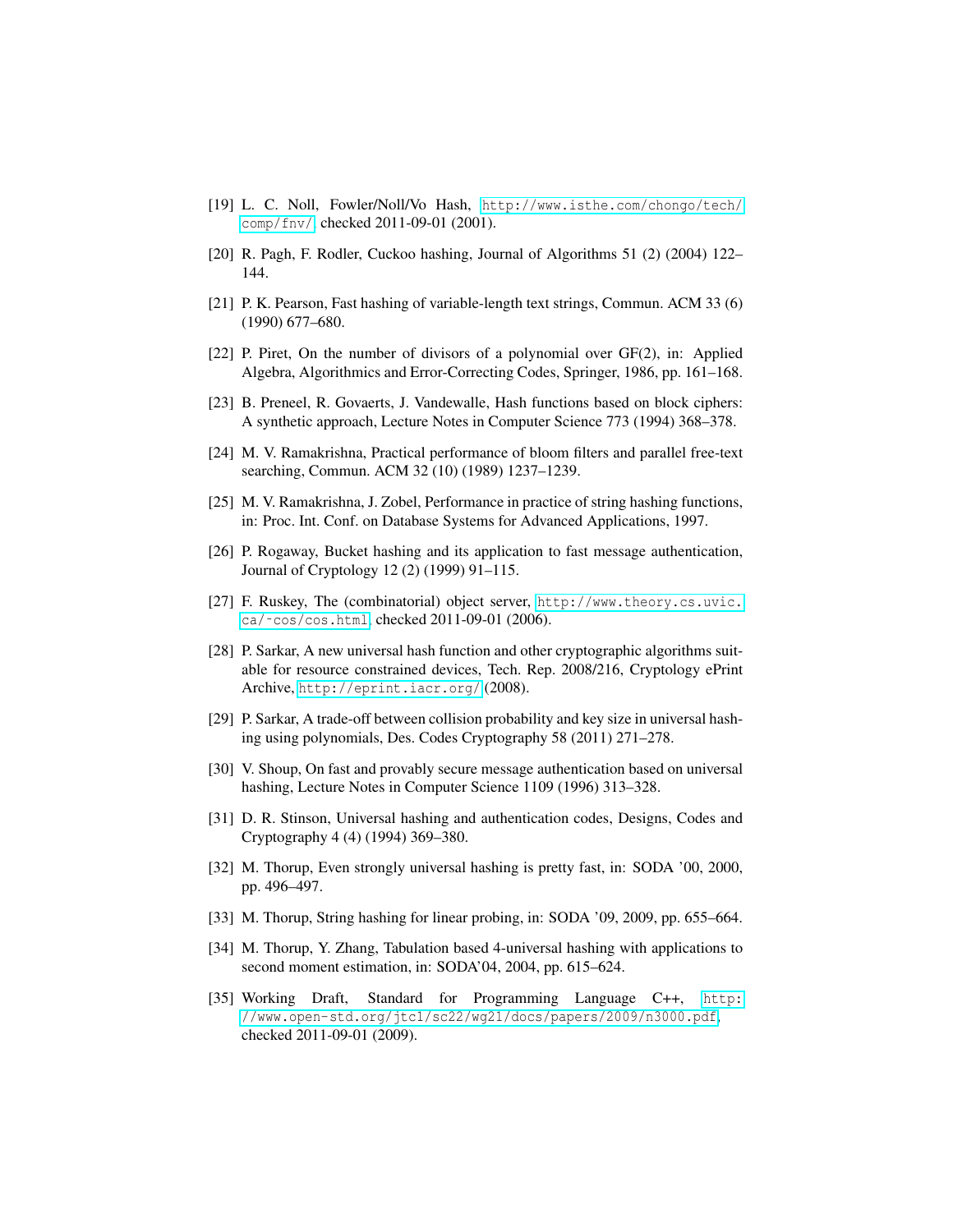- <span id="page-21-0"></span>[36] A. L. Zobrist, A new hashing method with application for game playing, Tech. Rep. 88, Computer Sciences Department, University of Wisconsin, [http://www.](http://www.cs.wisc.edu/techreports/viewreport.php?report=88) [cs.wisc.edu/techreports/viewreport.php?report=88](http://www.cs.wisc.edu/techreports/viewreport.php?report=88) [checked 2011-09- 01] (1970).
- <span id="page-21-1"></span>[37] A. L. Zobrist, A new hashing method with application for game playing, ICCA Journal 13 (2) (1990) 69–73.

#### <span id="page-21-2"></span>A. Other popular iterated hash functions

For completeness, we review some popular iterated hash families and functions. We show that many of these families have permuting compression functions.

## *A.1. Hashing by random irreducible polynomials*

Instead of using a fixed irreducible polynomial, as in CWPOLY, we can pick the irreducible polynomial at random [\[10,](#page-19-15) [30\]](#page-20-13) (henceforth DIVISION). Considering *L*-bit characters as polynomials having binary coefficients  $(GF(2)|x|)$ , we use the compression function  $F(y, c) = yx^L + c$ . As in CWPOLY, we specify an initial value of 1. Thus, given a string *s*, the hash value is  $x^{nL} + s_1x^{(n-1)L} + \cdots + s_n$  mod  $p(x)$ . Consider two strings of length at most *n*. The equation  $h(s) = h(s')$  is true in GF(2)[*x*]/*p*(*x*) only if the non-zero polynomial of degree at most *nL* formed by  $h(s) - h(s')$  is divisible by  $p(x)$ . The polynomials of degree *nL* have at most *n* irreducible factors of degree *L*. Meanwhile, there are at least  $\left(\frac{2^L - 2^{L/2+1}}{\ell}\right)$  irreducible polynomials  $p(x)$  of degree *L* [\[22\]](#page-20-14). Thus, the probability of a collision is no larger than  $\frac{nL}{2^{L-2^{L/2+1}}}$ .

We can extend this analysis to show almost XOR universality with the same bound  $\left(\frac{nL}{2L-2L}\right)$  $\frac{nL}{2^{L}−2^{L/2+1}}$ . Pick any value *y*, then the probability  $P(h(s) ⊕ h(s') = y)$  is given by the probability that  $h(s) + h(s') - y = 0$  in GF(2)[*x*]/*p*(*x*). The polynomial  $h(s) + h(s') - y$ in  $GF(2)[x]$  has degree at most *nL* but at least *L*, and the result follows.

The compression function of DIVISION is (strongly) permuting:  $F(y, c) = F(y', c)$ implies  $x^L y = x^L y'$  mod  $p(x)$  which implies  $y = y'$ . Moreover, if we forbid the character value zero at the beginning of strings, and pick the initial value randomly, we have that DIVISION is uniform and thus,  $\frac{nL}{2^L - 2^L/2 + 1}$ -almost strongly universal.

We might be able to compute DIVISION faster than CWPOLY. However, selecting a random irreducible polynomial might be slow. To cope with this problem, Shoup introduced a generalized DIVISION [\[30\]](#page-20-13) with compression function  $F(y, c) = yx^{L/k} + c$ and  $p(x)$  chosen as a monic irreducible polynomial of degree  $L/k$ .

#### *A.2. Bernstein hashing*

Bernstein proposed a computationally efficient compression function [\[2\]](#page-19-16):  $F(y, c) =$  $((y \ll l) + y) \oplus c$  where  $y \ll l$  is the left shift by *l* bits. For all  $l > 0$ , this compression function is strongly permuting. Hence, given randomly chosen initial values, we have uniform hashing.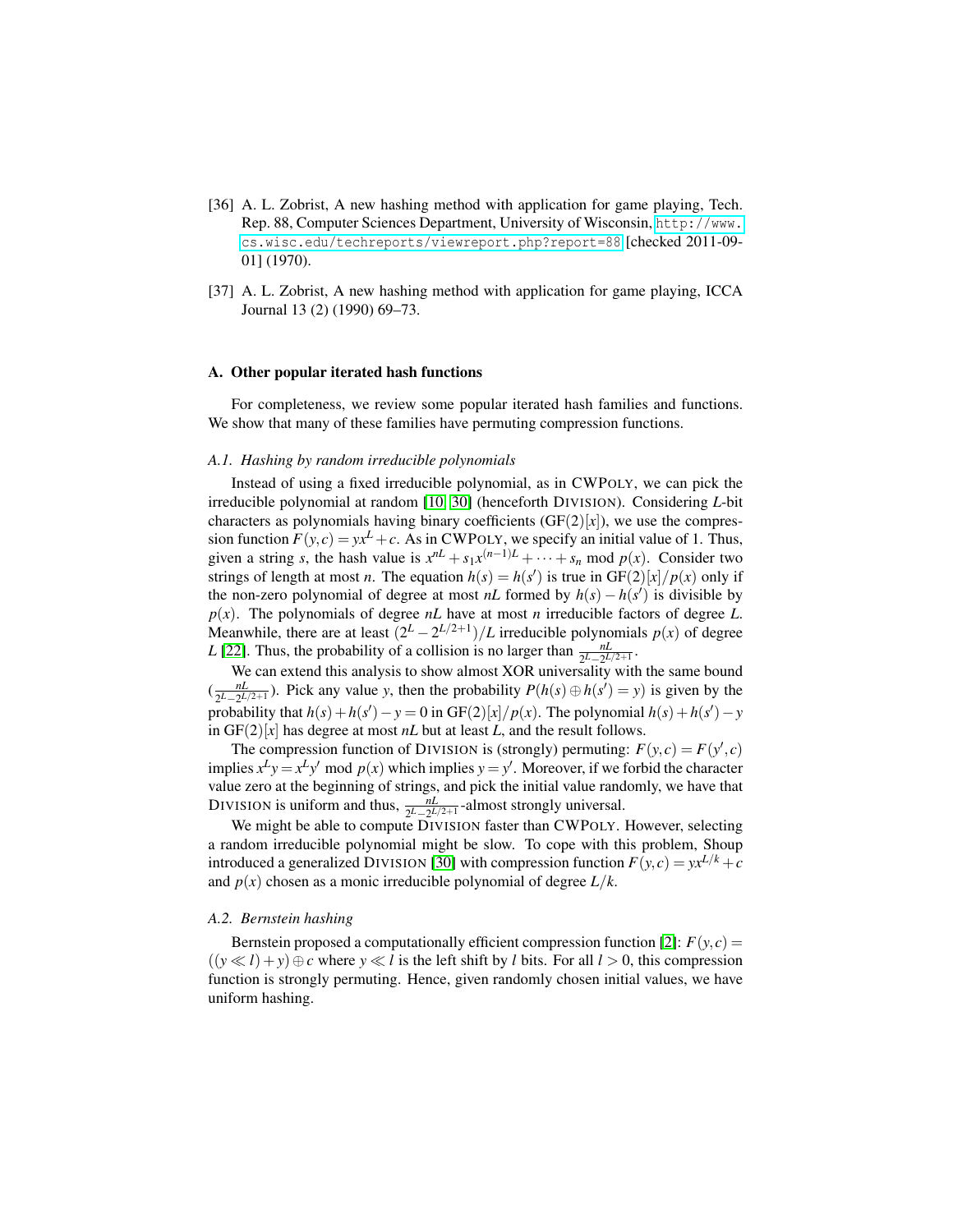## *A.3. Fowler-Noll-Vo hashing*

There are two types of Fowler-Noll-Vo hash functions [\[19\]](#page-20-15). The FNV-1 compression functions takes the form  $F(y, c) = (yp) \oplus c$  where p is a prime number. It is a generalization of Bernstein hashing. The FNV-1a compression functions are of the form  $F(y, c) = (y \oplus c)p$  for some prime p. Both FNV-1 and FNV-1a are strongly permuting.

#### *A.4. SAX and SXX*

The shift-add-xor (SAX) scheme [\[25\]](#page-20-7) is defined by the compression function  $F(y, c) = y \oplus ((y \ll l) + (y \gg r) + c)$  where  $y \gg r$  is the right shift by *r* bits. For  $L = 32$ and 7-bit characters, Ramakrishna and Zobel [\[25\]](#page-20-7) reported that SAX is *empirically universal* for  $4 \le l \le 7$  and  $1 \le r \le 3$ , and a randomly chosen 32-bit initial value. They found that the alternative, shift-xor-xor (SXX),  $F(y, c) = y \oplus ((y \ll l) \oplus (y \gg r) \oplus c)$ , is not competitive.

#### *A.5. String hashing functions in common programming languages*

Strings are commonly used as keys in hash tables. Thus, most programming languages include string hashing functions. We consider C++ and Java.

ISO added support for hash tables to the C++ language (unordered map) [\[35\]](#page-20-16). Implementations of the language are required to provide a string hashing function, but the exact function is unspecified. However, a popular compiler (GNU GCC, version 4.1.1) implemented it as an iterated hash function with the compression function  $F(y, c) = 5y + c$  mod  $2^{32}$  and an initial value of zero. For example, the hash value of the one-character string z is 122, the decimal value corresponding to the character z.

The Java String class has a specified hashCode method. As of version 1.3 of the language, it is an iterated hash function with compression function  $F(y, c) = 31y +$ *c*—using int arithmetic—and an initial value of zero. Because Java lacks unsigned integers as a native type, the hash value of a sufficiently long string  $(e.g., zzzzzz)$ can be a negative integer. (Java uses the Two's complement binary representation, so that signed integers are interchangeable with unsigned integers as long as we only use addition, subtraction and multiplication.)

## *A.6.* POWEROFTWO *hashing*

In light of the hash functions used in Java and C++, consider the family given by the compression function  $F(y, c) = By + c \text{ mod } 2^L$  (henceforth POWEROFTWO). If the initial value is zero, then  $h(00) = h(0) = 0$ , but we can fix this problem by using a non-zero initial value. However, suppose that *B* is even and consider any two strings  $s$  and  $s'$  of length greater than  $L$  and differing only in the first character, then  $h(s) = h(s')$  because  $B^L$  mod  $2^L = 0$ . Thus—unsurprisingly—both the C++ and Java implementations set *B* to an odd integer.

Suppose that  $B$  is odd. The compression function is then strongly permuting. Thus, by choosing the initial value at random, we have uniform hashing.

When *B* is odd, we have that  $B + 1$  is even, so that  $(B + 1)^L$  mod  $2^L = 0$ . By the binomial theorem, we have that  $0 = (B+1)^L \mod 2^L = \sum_{k=0}^L B^k(\binom{L}{k} \mod 2^L)$ mod  $2^L$ . Thus—irrespective of the initial value—the two strings of length  $L+1$  given